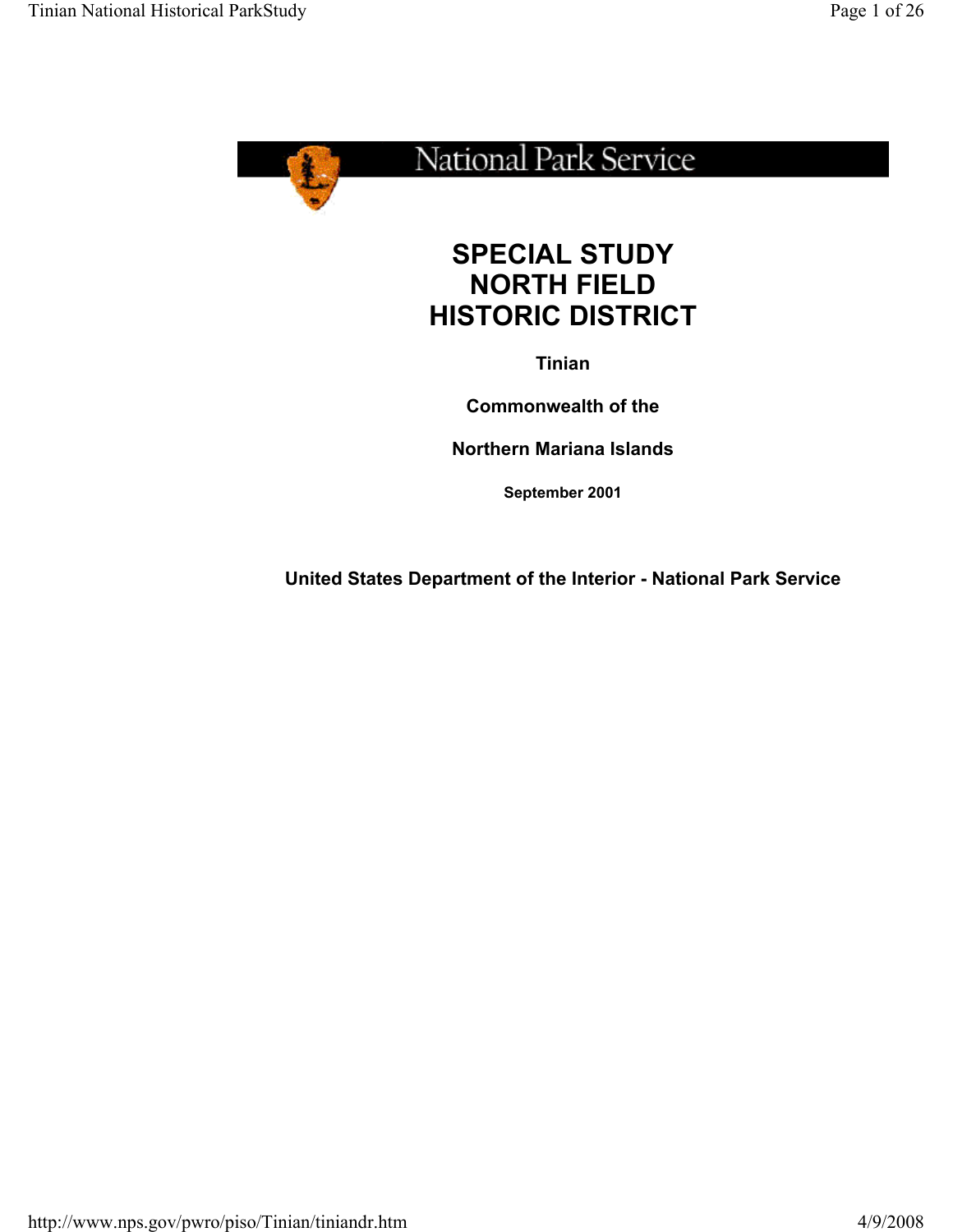Tinian National Historical ParkStudy **Page 2 of 26** Page 2 of 26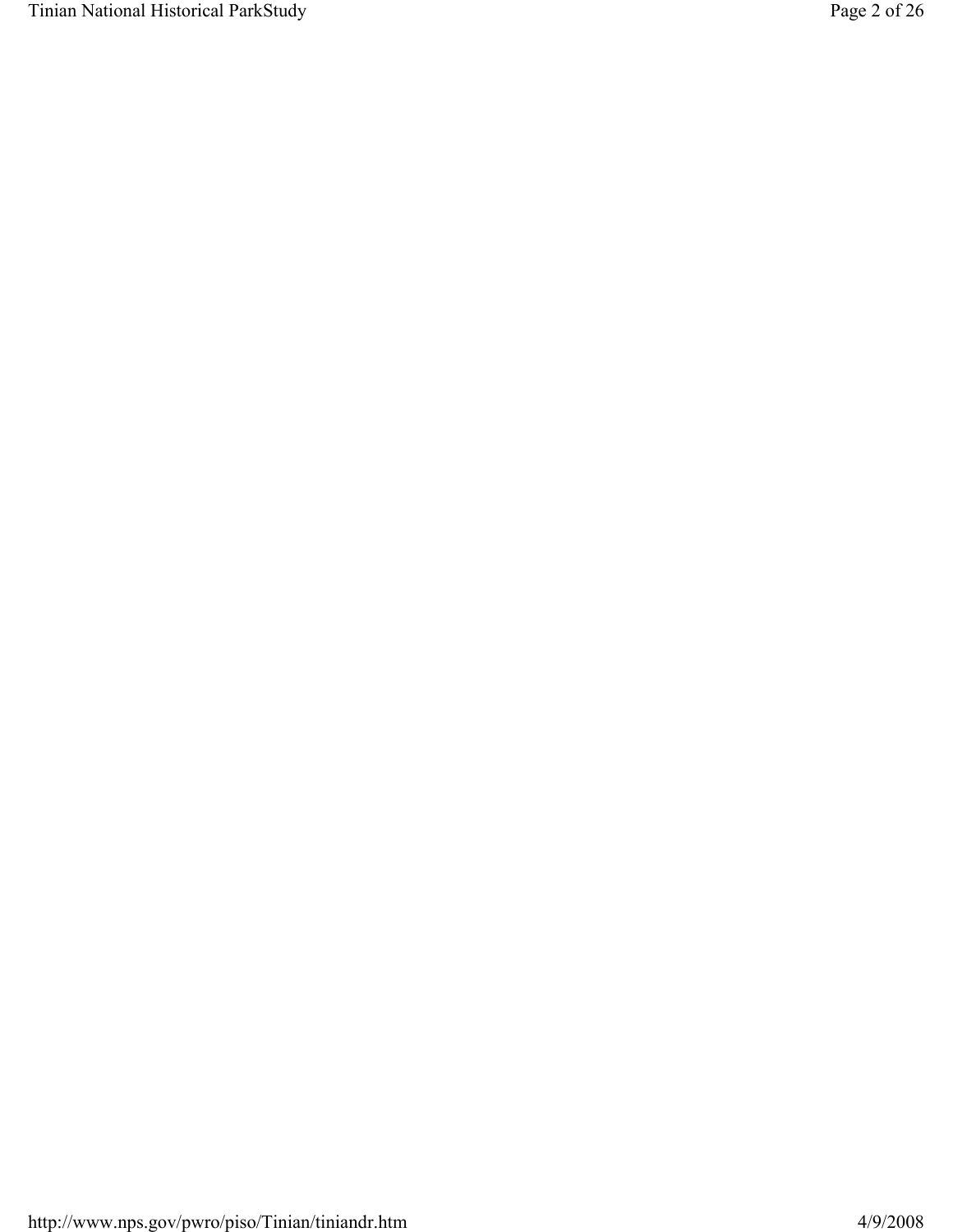

North Field as it looked during World War II. The photo shows only three runways, which dates it sometime earlier than May 1945 when construction of Runway Four was completed. North Field was designed for an entire wing of B-29 Superfortresses, the 313th Bombardment Wing, with hardstands to park 265 B-29s. Each of the parallel runways stretched more than a mile and a half in length. Around and between the runways were nearly eleven miles of taxiways.

# Table of Contents

SUMMARY

BACKGROUND

DESCRIPTION OF THE STUDY AREA

Location, Size and Ownership

Regional Context

RESOURCE SIGNIFICANCE

Current Status of the Study Area

Cultural Resources

Natural Resources

Evaluation of Significance

EVALUATION OF SUITABILITY AND FEASIBILITY

Rarity of This Type of Resource (Suitability)

Feasibility for Protection

Position of CNMI and Local Government Officials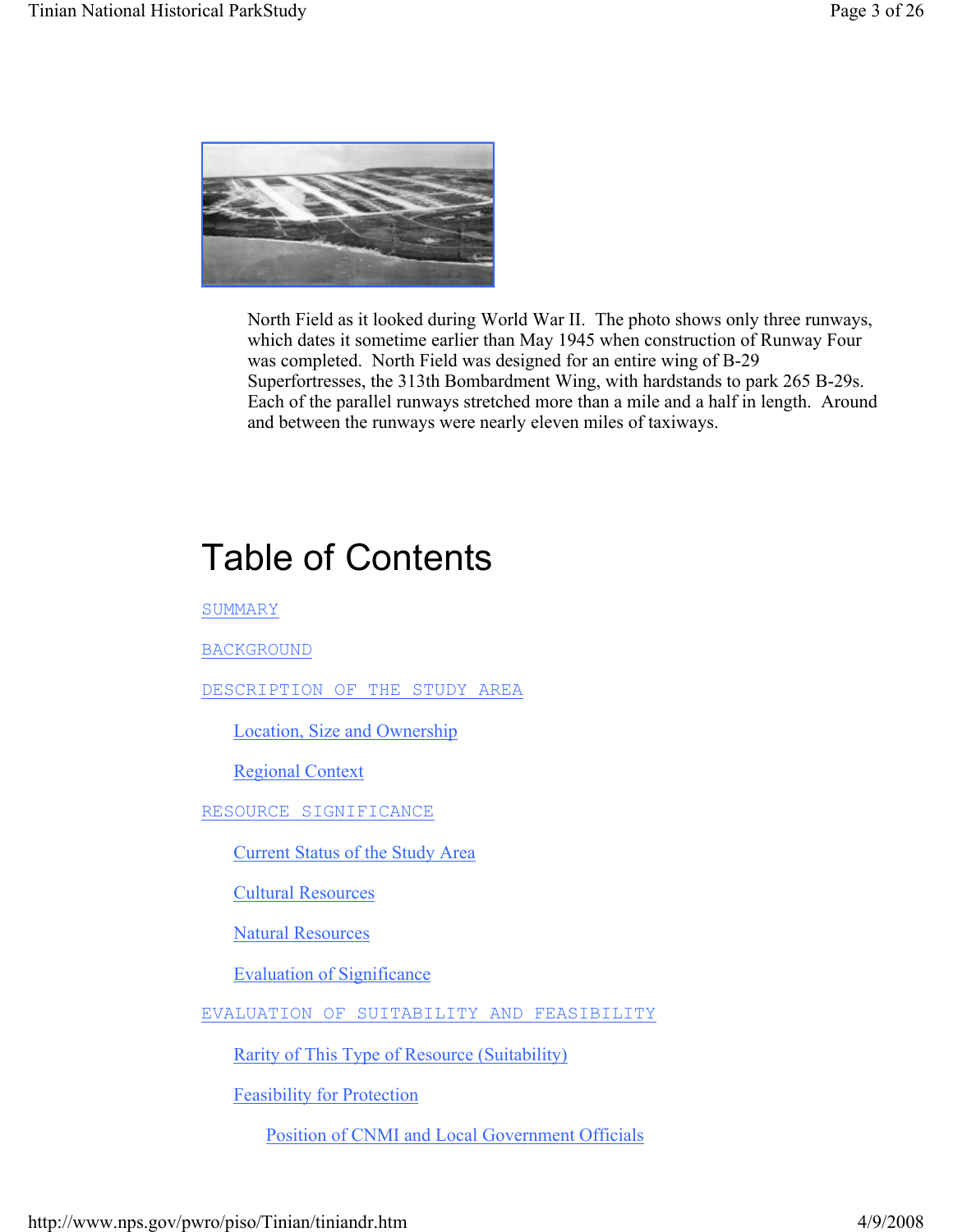Plans and Objectives of the Lease Holder

FINDINGS, CONCLUSIONS AND RECOMMENDATIONS

Findings and Conclusions

**Recommendations** 

APPENDIX

Selected References

CINCPACFLT Letter of July 26, 2000

COMNAVMAR Letter of August 28, 2001

Brochure: Self-Guided Tour of North Field Tinian

Interpret Marianas Campaign from American Memorial Park, on Tinian, and with NPS **Publications** 

MAPS

Figure 1. Commonwealth of the Northern Mariana Islands

Figure 2. Tinian

Figure 3. North Field Tinian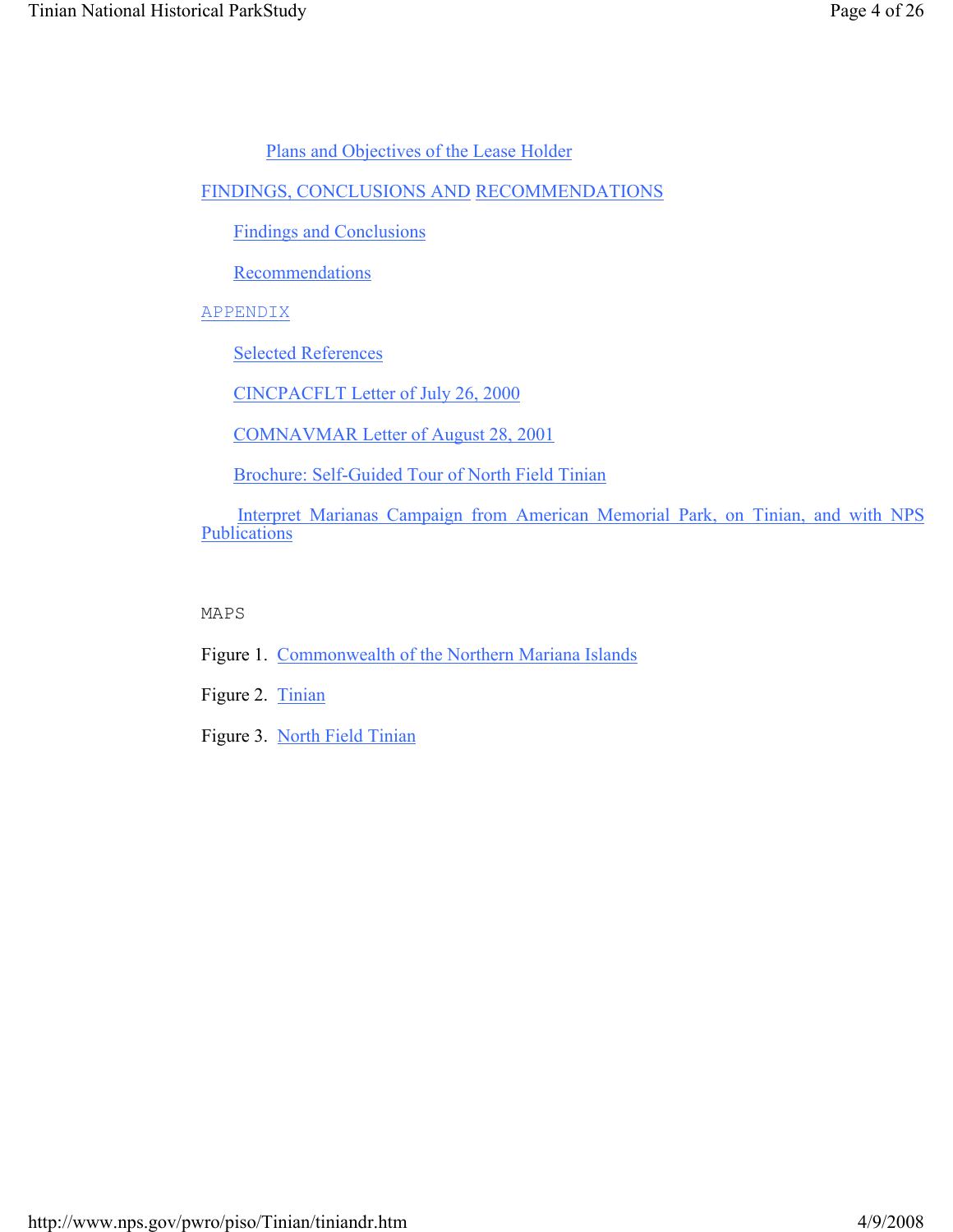#### **SUMMARY**

The historic World War II sites and features that comprise North Field on the island of Tinian in the Commonwealth of the Northern Mariana Islands (CNMI) have been determined to be of national significance. In 1985, the Secretary of the Interior designated the area encompassing North Field a national historic landmark.

This study finds that North Field represents one of the major historic events of the Pacific War: the strategic bombing of the Japanese homeland and the use of the atomic bomb in war. These events led directly to the surrender of Japan and the end of World War II. Presently, this historic theme is not adequately represented in the national park system, and North Field represents the most intact example of this theme. Therefore, this study finds North Field also meets the test of suitability for inclusion in the national park system.

With regard to feasibility, this study finds that local government officials on Tinian, the CNMI legislature and the CNMI Resident Representative to the U.S. support the establishment of a National Park Service-operated national historical park at North Field. This study also finds that the U.S. Department of Defense, through the U.S. Navy, retains exclusive use, control and possession of lands encompassing the national historic landmark based on a 50-year lease agreement with CNMI, the landowner. As stated in writing (see APPENDIX) by the Commander in Chief, U.S. Pacific Fleet (CINCPACFLT), the U.S. Navy's official position regarding its long-term strategic needs for North Field is to continue its use for military training. And that this use precludes considering North Field as a national historical park administered by the National Park Service (NPS) as a unit of the national park system.

Based on the above, this study concludes that North Field does not meet the test of feasibility. And, based on the position taken by the U.S. Navy, there are presently no non-military alternatives for additional protection of North Field's historic World War II resources beyond national historic landmark designation, the U.S. Navy's regulations and directives regarding the protection and management of historic resources within its control, and the development of additional interpretive opportunities by NPS for future visitors to North Field.

Recommendations consist of implementation of additional opportunities for off-site interpretation of North Field at War in the Pacific National Historical Park on Guam and both off-site and on-site interpretation of North Field by Park Service personnel from American Memorial on Saipan.

Other NPS interpretive opportunities recommended include producing travel guides and publications telling CNMI visitors about North Field and other significant places on Saipan where historic events related to the World War II Marianas Campaign took place.

Return to table of contents

#### **BACKGROUND**

Authority for this feasibility study is section 326(b)(3)(M) of Public Law 106-113, November 29,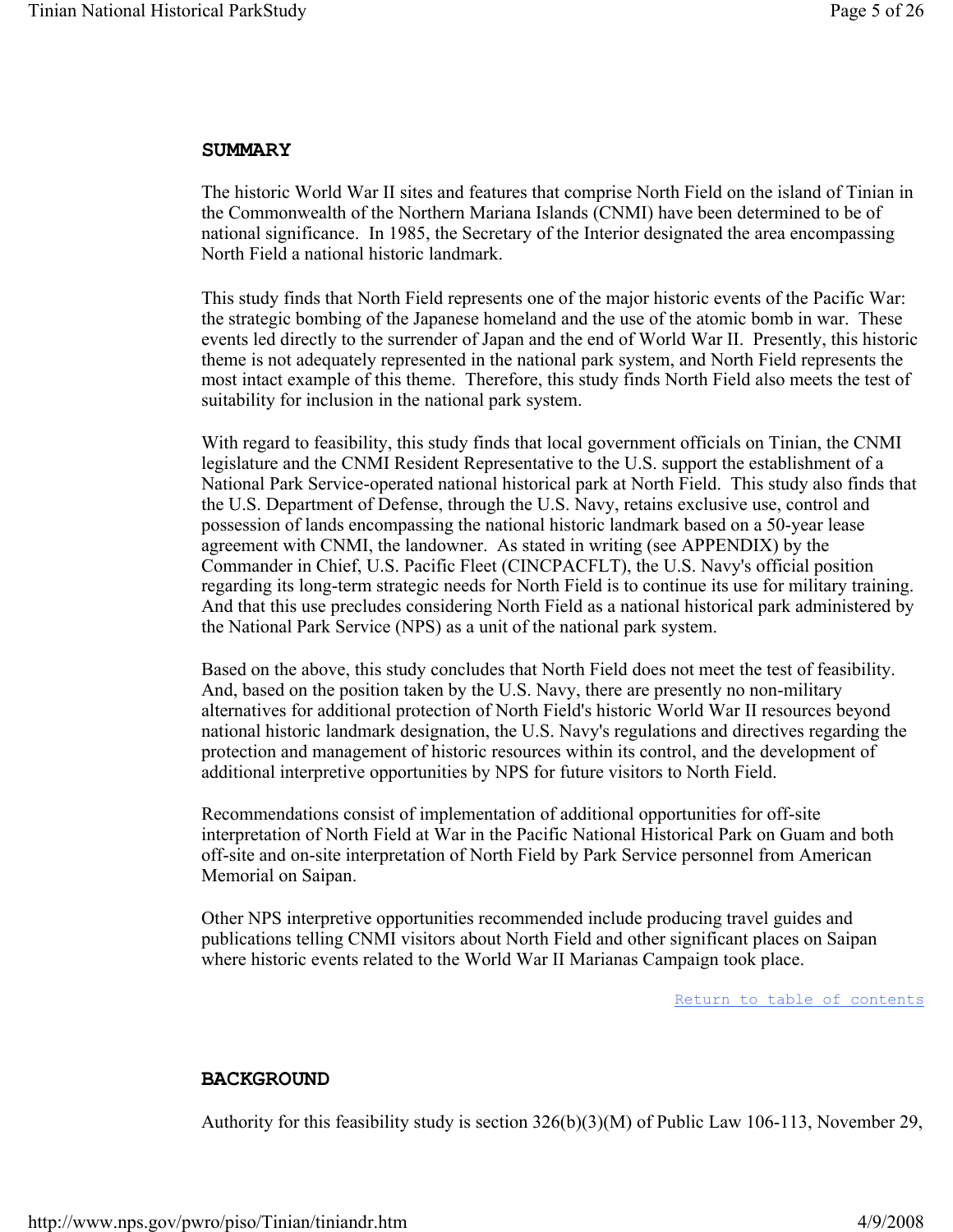1999. The Act directs the Secretary of the Interior to study World War II sites in the CNMI "to determine the appropriateness of including such areas or themes in the National Park System." Subsection (c) requires reports "on the findings, conclusions, and recommendations of each study under subsection (b) within three fiscal years following the date on which funds are first made available for each study."

In regard to which of the several World War II sites in the CNMI to study, NPS received requests from CNMI's Resident Representative to the U.S., CNMI legislators and local government officials on Tinian to study North Field on that island to determine its feasibility as a unit of the national park system. This study is in response to those requests.

NPS has developed a study process to evaluate areas or sites identified by Congress to determine if there are resources present which are of national significance. Once an area is found to contain resources that are of national significance, then it must also meet criteria for both suitability and feasibility in order to qualify as a potential addition to the national park system.

#### **DESCRIPTION OF THE STUDY AREA**

#### **Location, Size and Ownership**

The study area, North Field, is located at the northern end of the island of Tinian. Tinian is one of the four major islands in the Mariana chain. Together with Rota, Saipan and several small islands to the north, Tinian comprises the CNMI, a United States Commonwealth. Tinian is the least developed of the three major islands comprising the CNMI.

The study area is listed on the National Register of Historic Places as an historic district and has been designated a national historic landmark. The landmark encompasses approximately 2,500 acres. Lands in the study area are owned by CNMI and are a portion of the approximately 16,000 acres on Tinian under lease to the U.S. Department of Defense (DoD). Study area lands are managed by the Commander, Naval Forces, Marianas (COMNAVMAR).

## **Regional Context**

The island of Tinian has a total land area of approximately 39 square miles. Only about 13 square miles of the island lies outside of the area leased to DoD and available to local island residents. Tinian's population is estimated to be a little over 4,000. Local government makes up the largest component of the island's resident work force. Tinian is the only populated island in the Mariana Islands that has not experienced dramatic economic development over the past ten to fifteen years.

Commercial agriculture on Tinian consists of small-scale vegetable and fruit cultivation. The produce is marketed locally and also shipped to Saipan. Commercial cattle grazing on Tinian has now dwindled to a few small family-owned ranches. Most of the retail establishments are located in the village of San Jose, the island's only major settlement, and include a large hotel/casino, nightclubs, convenience stores, gas stations, several small restaurants, bakeries and two banks.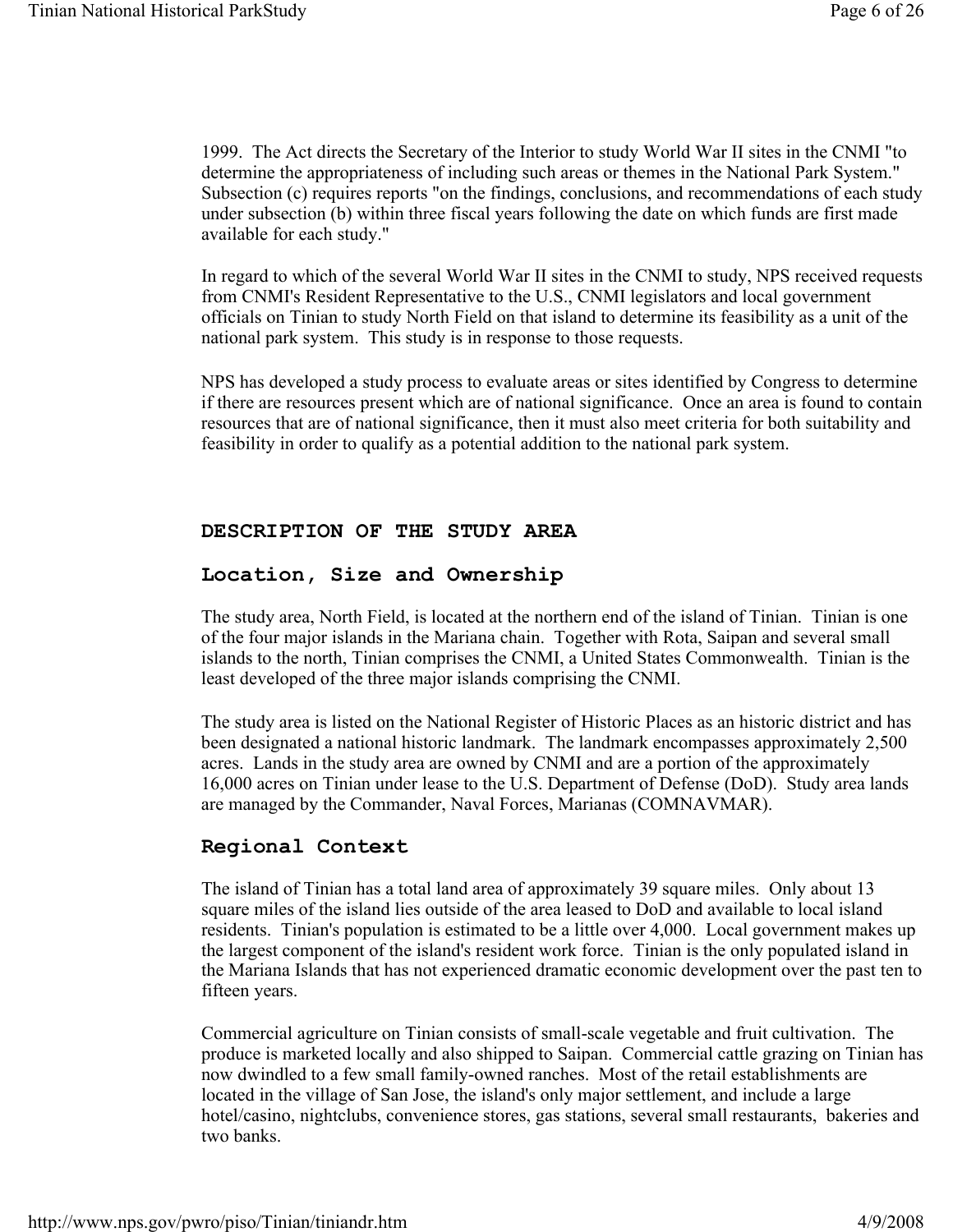Return to table of contents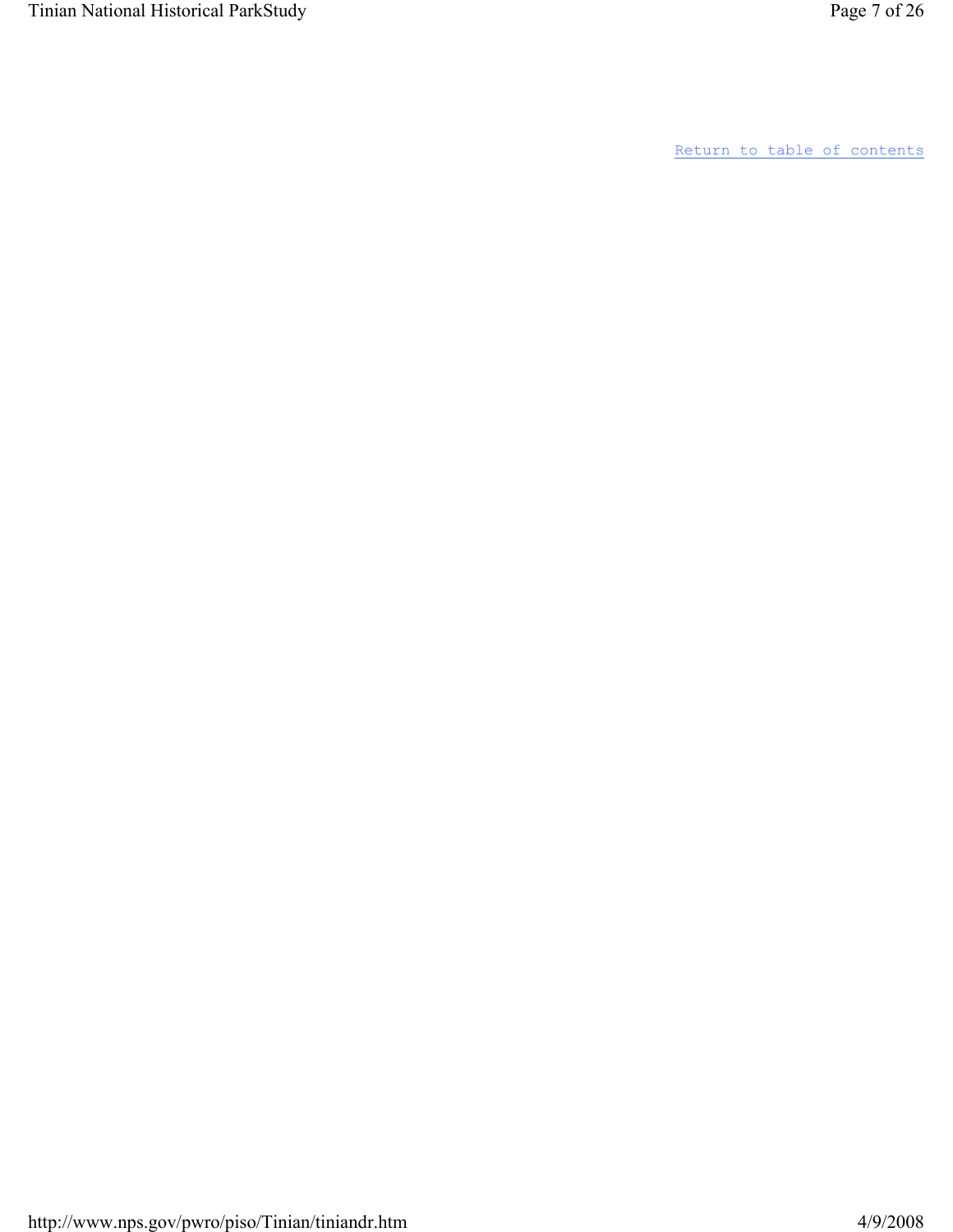Figure 1. Commonwealth of the Northern Mariana Islands

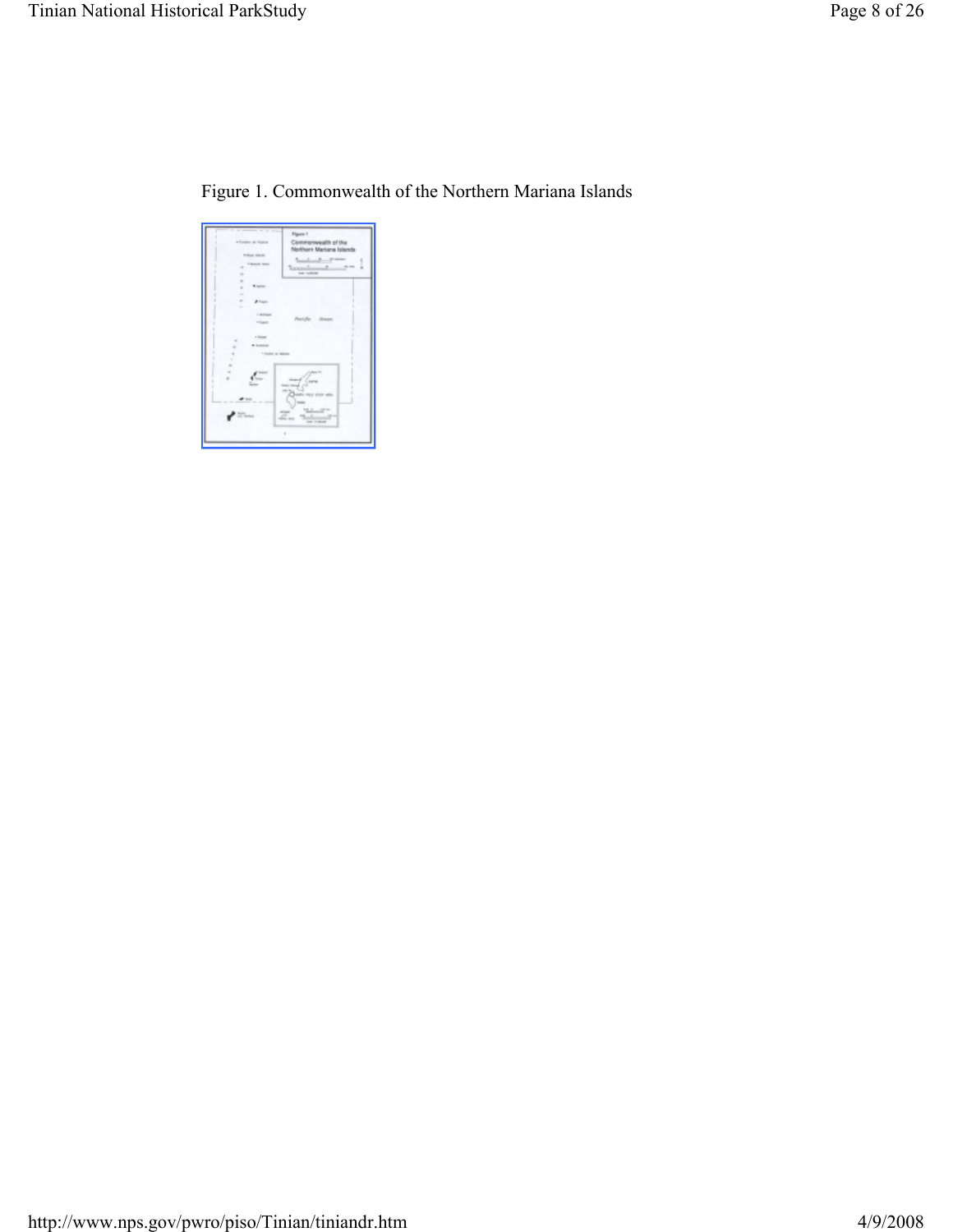Tourism on Tinian is expected to increase significantly if recently opened gambling casinos succeed on the island. The Tinian Dynasty Casino Hotel is now open and another major casino is planned. The hotel has more than 400 guest rooms, as well as an employee village for an estimated 800 employees.

Freedom Air and Pacific Island Aviation provide inter-island connections to and from the Tinian airport from nearby Saipan. Rental cars are available at the airport and in San Jose. Two turbojet catamaran ferries transport passengers between Saipan and Tinian approximately five times/day. The trip takes about 50 minutes and the service is provided to bring customers to the Tinian Dynasty Casino Hotel.

Presently, from 1,200 to 2,000 tourists visit Tinian each month, mostly on day-trips from nearby Saipan. These tourists are primarily from Japan and South Korea, with occasional groups of U.S and Japanese World War II veterans, eco-tourists, hikers and bicyclists. Most day-trip tours include a half-day at a beach near San Jose, lunch and a tour of the World War II sites in the northern part of the island. The expansion of Tinian's commercial airport calls for constructing a main runway parallel and north of the existing runway for use by international wide-body aircraft.

Return to table of contents

#### **RESOURCE SIGNIFICANCE**

#### **Current Status of the Study Area**

The 1976 Covenant (Public Law 94-241) creating the CNMI established jurisdiction of U.S. laws, agencies, and programs; provided for a CNMI Constitution, an elected government and defined self-rule; and granted U.S. citizenship to CNMI residents. The Covenant also brought to CNMI substantial and extended financial support from the U.S. A major portion of this financial support came in the form of payments made to CNMI for the leasing of about two-thirds of the island of Tinian. In 1983, a lease agreement covering these lands was signed and DoD assumed control and possession over the northern two-thirds of Tinian. The lease agreement is for 50 years, with a renewal option for an additional 50 years.

According to the Commander in Chief, U.S. Pacific Fleet (CINCPACFLT), the "long-term and overriding purpose in acquiring the CNMI lease is to ensure there is a capable forward basing option location in the Pacific..., in the event of major hostilities in the Pacific or loss of access to existing forward basing facilities." Under the terms of the lease agreement, none of leased lands may be privately-owned, nor are any CNMI residents allowed to live or develop there. Essentially, the Navy controls all land uses within the leased area. Any non-military uses within the leased area must by approved by the Navy. Presently, the U.S. military uses major portions of the leased land area for training exercises.

The 16,100-acre leased area is known as the Military Lease Area (MLA) and is divided into two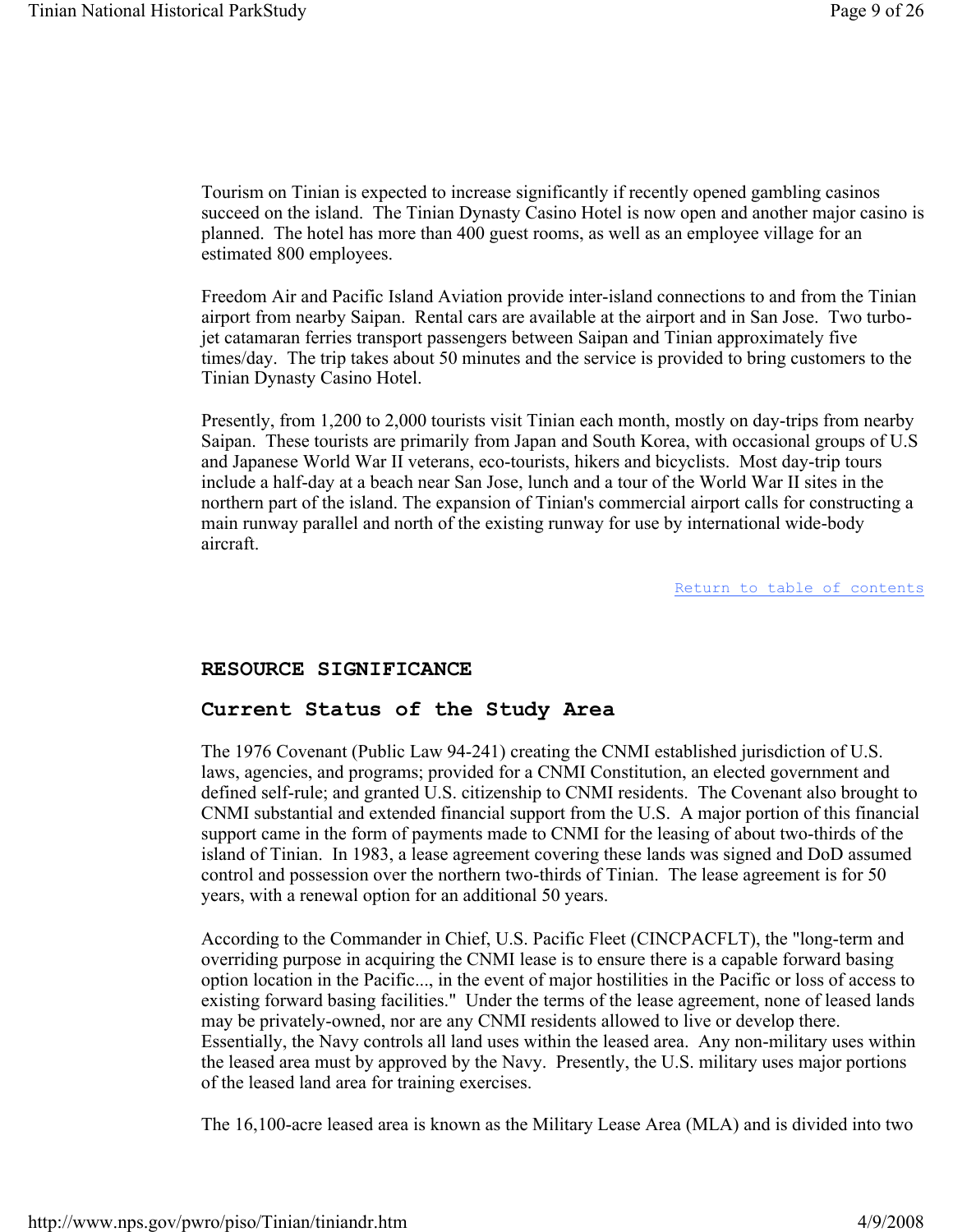sections. The northern half is the Exclusive Military Use Area (EMUA) and the southern half is referred to as the Leaseback Area (LBA). North Field and the national historic landmark, are located within the EMUA. The EMUA is used for periodic military training exercises. It is open to the public for recreational purposes when not being used for military training. Navy uses of the EMUA include both small and large field exercises. Marine units hold large-scale amphibious assaults and joint training exercises within the EMUA, utilizing its beaches as entry points to inland areas for maneuvers and for landing fixed wing aircraft and helicopters. The Navy uses abandoned buildings, some of which are historically related to World War II and North Field, within the EMUA for urban warfare practice. The roads that connect the training area with Tinian's commercial harbor and airport to the south are used by the Navy during training exercises.





The LBA is a joint use area, where both military and non-military activities may take place. The LBA has been leased back to the CNMI for uses judged by the Navy to be compatible with longterm DoD needs, primarily grazing and agriculture. Under the leaseback agreement, the LBA may be used for training activities that would not be detrimental to ongoing CNMI economic and agricultural activities.

The MLA remains largely undeveloped, with no permanent military installations or staffed facilities. At the present time, there are no major construction projects planned for the MLA. None of the roads are fenced or gated and public access to North Field during non-maneuver times is not restricted.

In addition to the World War II historic resources of national significance within the EMUA, there are also public outdoor recreation sites such as beaches and shrines. The U.S. Information Agency, International Broadcasting Bureau operates the 800-acre Voice of America Marianas Relay Station within the EMUA.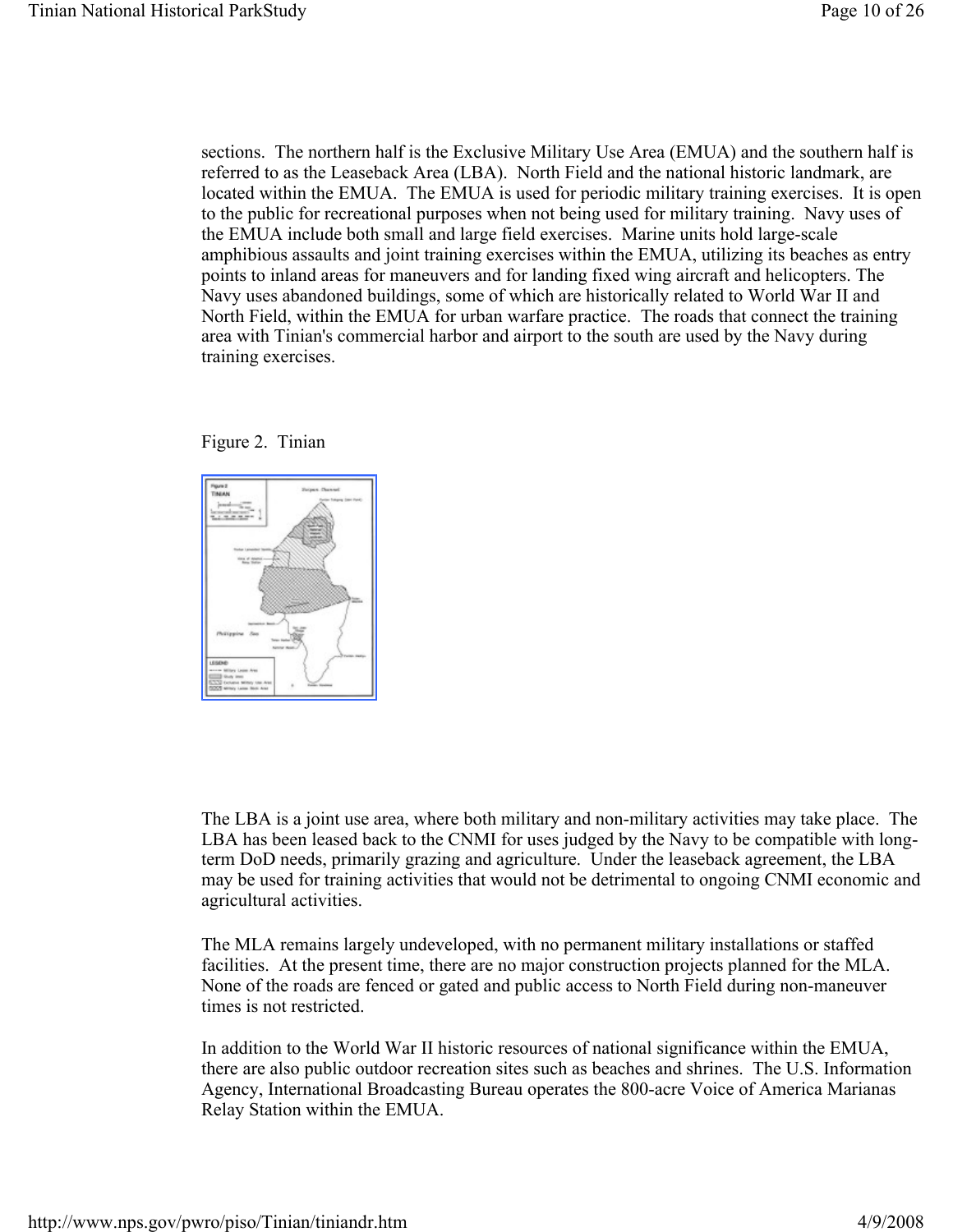The village of San Jose and the Tinian Harbor are located outside of the MLA. Tinian's commercial airport is located to the north just within the LBA. As noted, the military uses the harbor and the commercial airport as ports of entry for troops, vehicles and equipment.

Prior to 1993, military training activities on Tinian were relatively infrequent. However, the U.S. military maintains with the closure of the U.S. Navy base at Subic Bay in the Philippines, with fewer training opportunities in Okinawa and the transfer of the island of Kaho`olawe to the State of Hawaii there is a greater need for training sites elsewhere in the Pacific. More recently, COMNAVMAR announced a step-up in live-fire training exercises on Tinian, emphasizing its significance as a special training exercise area.

Presently, at North Field, military aviation units train as they deliver personnel and cargo to maneuver areas and provide various support functions to forces already on the ground, such as cargo delivery, firefighting and search-and-rescue. North Field's four runways, the associated taxiways and parking aprons support various tactical exercises. Runway One is used for military fixed-wing and helicopter activity. During military exercises in 1999, C-130 aircraft from Guam used Runway One. Runway Two is used for parachute drops and helicopter operations and low altitude parachute drops to resupply troops on the ground.

Demolition training using cratering charges to create spots on runways took place at North Field until the CNMI Division of Historic Preservation and the Tinian community requested that this training be conducted elsewhere to eliminate the potential for cratering the World War II surfaces and damaging the integrity of the national historic landmark.

The former Tinian small arms range has been inactive for several years and is now fenced off and posted for the presence of 60mm and 40mm unexploded ordnance. New live-fire ranges are proposed. One proposed range would be used by infantry personnel armed with rifles, automatic weapons and light machine guns. The other proposed range would be used for training 60mm and 81mm mortar crews. The proposed small arms and mortar ranges would be located near the eastern end of North Field next to Runway Two and Runway Three.

The interior of the World War II Japanese Naval Air Command Post at North Field is used for small arms live-fire exercises by Navy SEALs and Army Special Forces. This building was a major target for U.S. air and naval bombardment prior to the invasion of Tinian in 1944. Although heavily damaged by bombs, strafing and demolitions, the two-story concrete-reinforced structure still stands and is a popular tourist attraction. A shooting house (or firing maze) is also proposed to either replace or supplement the current use of the World War II Command Post.

The Navy provides advance information to CNMI agencies and affected commercial enterprises on Tinian whenever military training is to take place. During those times access restrictions are placed to areas on Tinian normally open to the public.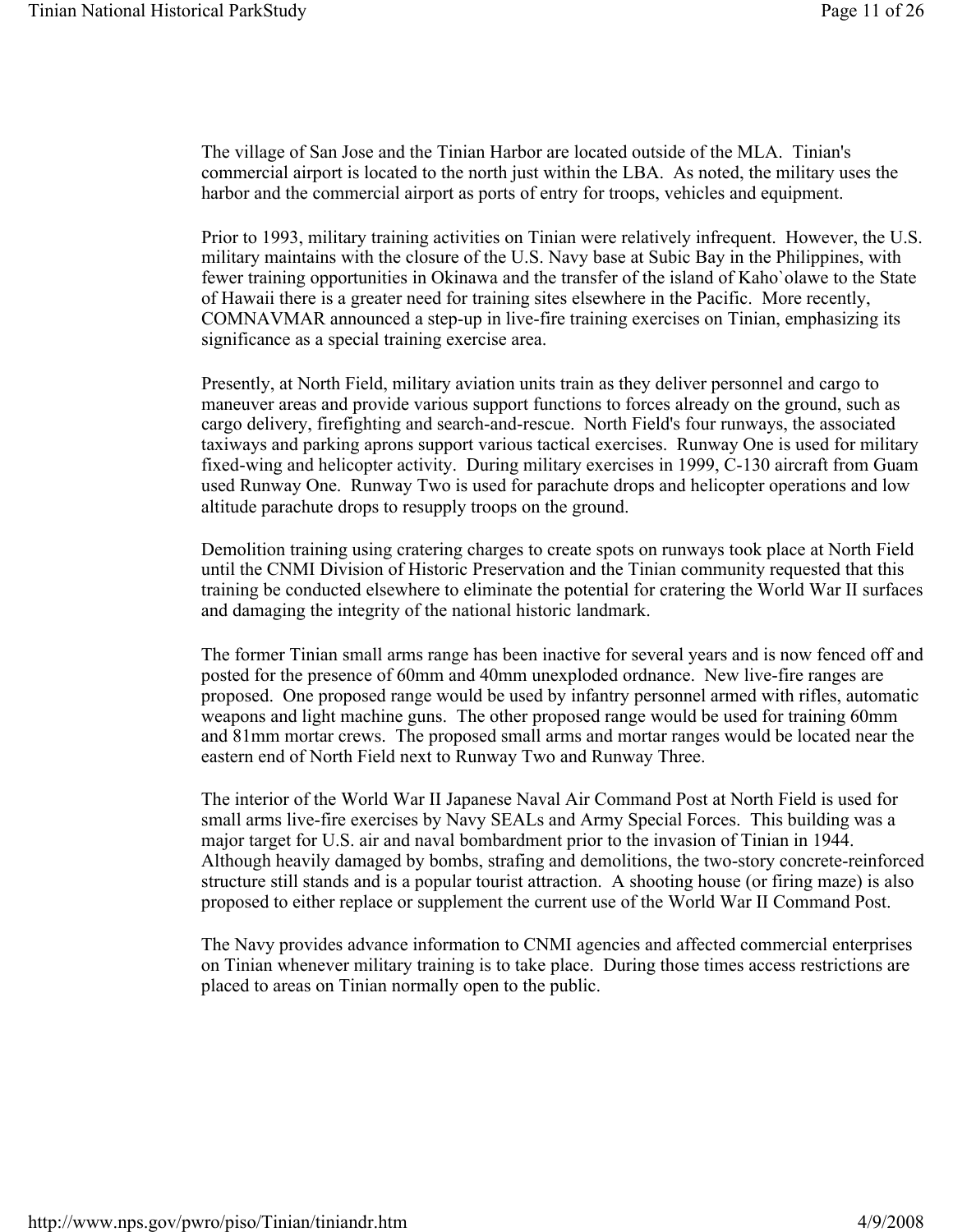

The World War II-era Japanese Naval Air Command post (Air Administration Staff Building) at North Field.

#### Return to table of contents

#### **Cultural Resources**

The national historic landmark contains many World War II-era sites and artifacts associated with the Japanese presence on Tinian, the U.S. 1944 invasion and the subsequent development of North Field as an American airbase. The North Field portion of the national historic landmark area includes the four B-29 runways, the sites used to assemble and load the two atomic bombs, Japanese military structures, coastal gun emplacements and unit memorial plaques.

The entire EMUA area has been surveyed by archeologists. Numerous and significant cultural resources have been identified within the EMUA during a series of surveys beginning in the early 1980s. Specifically, large and prominent features were identified from the Japanese use of Ushi Airfield and the American use of North Field. Archeologist D. Colt Denfeld recorded 11 Japanese sites and 20 American sites and noted the significance of Unai Chulu and Unai Babui as the beaches on which the American invasion forces landed in 1944. Six features were recorded in the vicinity of these beaches, including Japanese pillboxes and gun positions.

The National Register nomination form for North Field included five Japanese structures, a Japanese service apron, two American invasion landing beaches, and the North Field runways, taxiways and service aprons. Other surveys documented 17 additional significant Japanese pre-World War II, Japanese World War II and American World War II sites within the EMUA and a number of other sites in the LBA.

Based on field surveys conducted in the late 1980s, an expansion of the North Field Historic District was recommended to include the U.S. Army Air Force North Service Group facility areas, the 18th Naval CB/509th Composite Group camp and the Japanese Asahi Shrine.

In a 1992 survey of the area between Runway One and Runway Four, along the road running north from North Field and Unai Chiget, 48 prehistoric and historic period sites were identified. A 1993 survey of the northwest and northeast corners of North Field, an area southwest of the field and an area near the north end of the island recorded 349 locations with evidence of former cultural activity.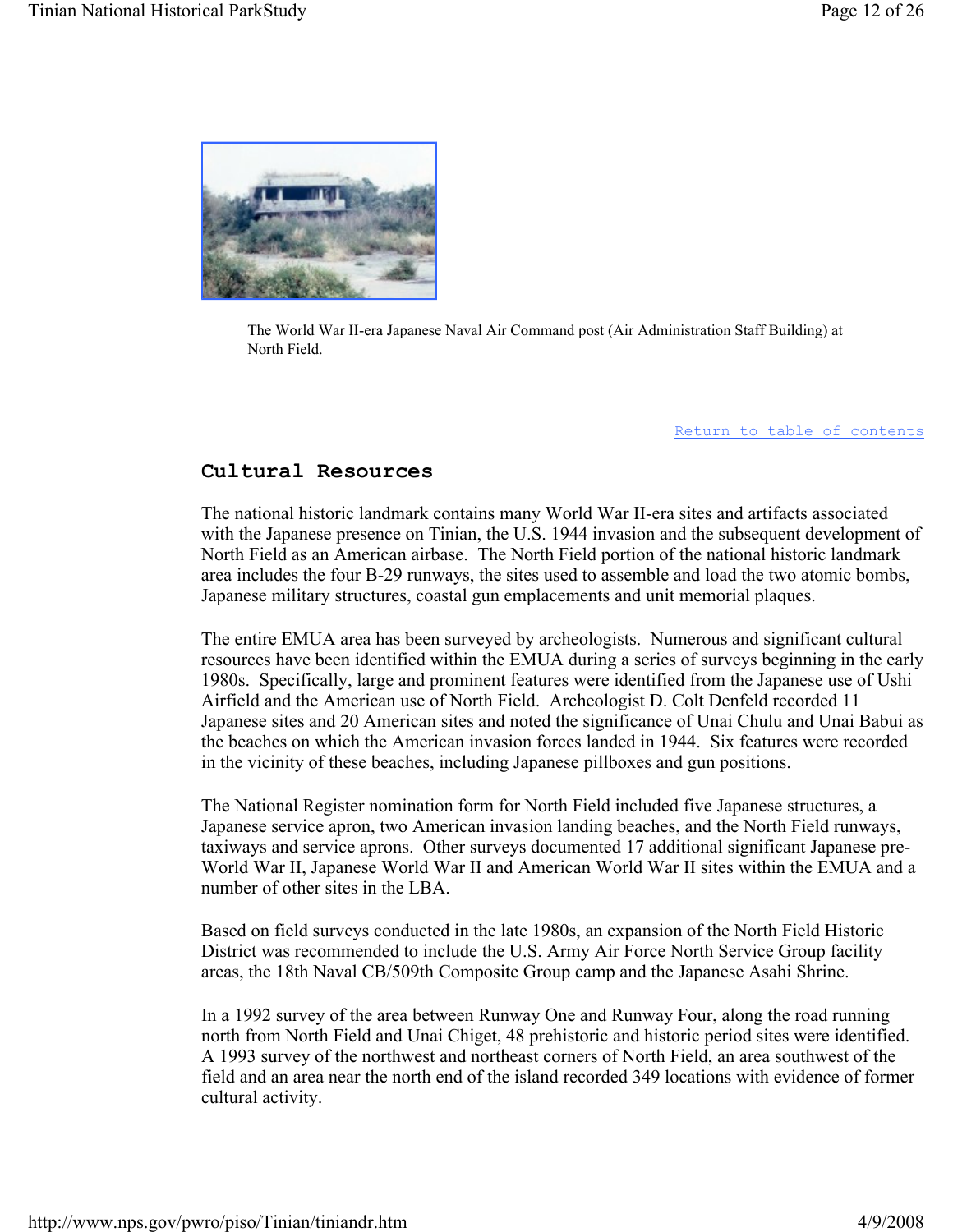The area around Lake Hagoi has been found to contain prehistoric deposits and remnants of a Japanese village site that existed prior to World War II and features related to World War II Japanese military installations.

There is an established historic trail with 14 points of interest located in the EMUA and the LBA. The Navy, under contract, has produced an interpretive brochure entitled, "Tinian North Field Historic Sites" that describes and maps an historic trail and the locations of each site. The brochures are available in San Jose.

#### **Natural Resources**

The native vegetation of Tinian has been highly disturbed and only small remnants now remain. The thickets of native limestone forest believed to have covered the island in the late 1700s and 1800s were mostly cleared in the 1920s by the Japanese in order to plant sugar cane. During World War II, the sugar cane plantations were abandoned and the bombing, fires and military reconstruction further reduced the native limestone forest. Both the sugar cane fields and native limestone forest areas have now been replaced with the introduced, weedy tangantangan (*Leucaena glauca*).

Tangantangan stands dominate most of the level and moderately sloping portions of the island. Within the EMUA, the predominantly tangantangan forest is interspersed with Guinea grass (*Panicum maximum*). The remnants of the native limestone forest are now restricted to clifflines and escarpments around the plateau on the southeast side of Tinian and in a corridor on the central escarpment.

There are three wetland areas within the MLA. The largest is Lake Hagoi just to the west of North Field and two smaller areas to the south. Hagoi is the only major body of open water on Tinian and the lake and its surrounding marshy area provide important habitat for the endangered Mariana common moorhen (*Gallinula chloropus guami*) which nests near here and for migratory birds during the wet season. The island population of the moorhen has declined due to mortality and decreased nesting success.

Tinian is sometimes frequented by the Mariana fruit bat (*Pteropus mariannus mariannus*), which is on the CNMI Endangered Species List and proposed for federal listing throughout the Marianas archipelago. The fruit bat roosts in large trees surrounding Lake Hagoi and along the clifflines and forest plateau near Mount Lasso.

There have been five unconfirmed Brown Tree Snake (*Boigus irregularis*) sightings on Tinian: one in February 1990 and four were spotted during one sighting in November 1995. The snake is an alien species that preys on and is highly destructive to native birds.

Like the Mariana common moorhen, the endangered Micronesian megapode (*Megapodius laperous*) is becoming increasingly rare on Tinian. The megapod inhabits the native limestone forest along Tinian's clifflines. The only endemic bird species on the island is the Tinian monarch (*Monarcha takatsukasae*). The Tinian monarch, known locally as the Chuchurian Tintan, nests in the trees of the native limestone forest, secondary forest and tangantangan.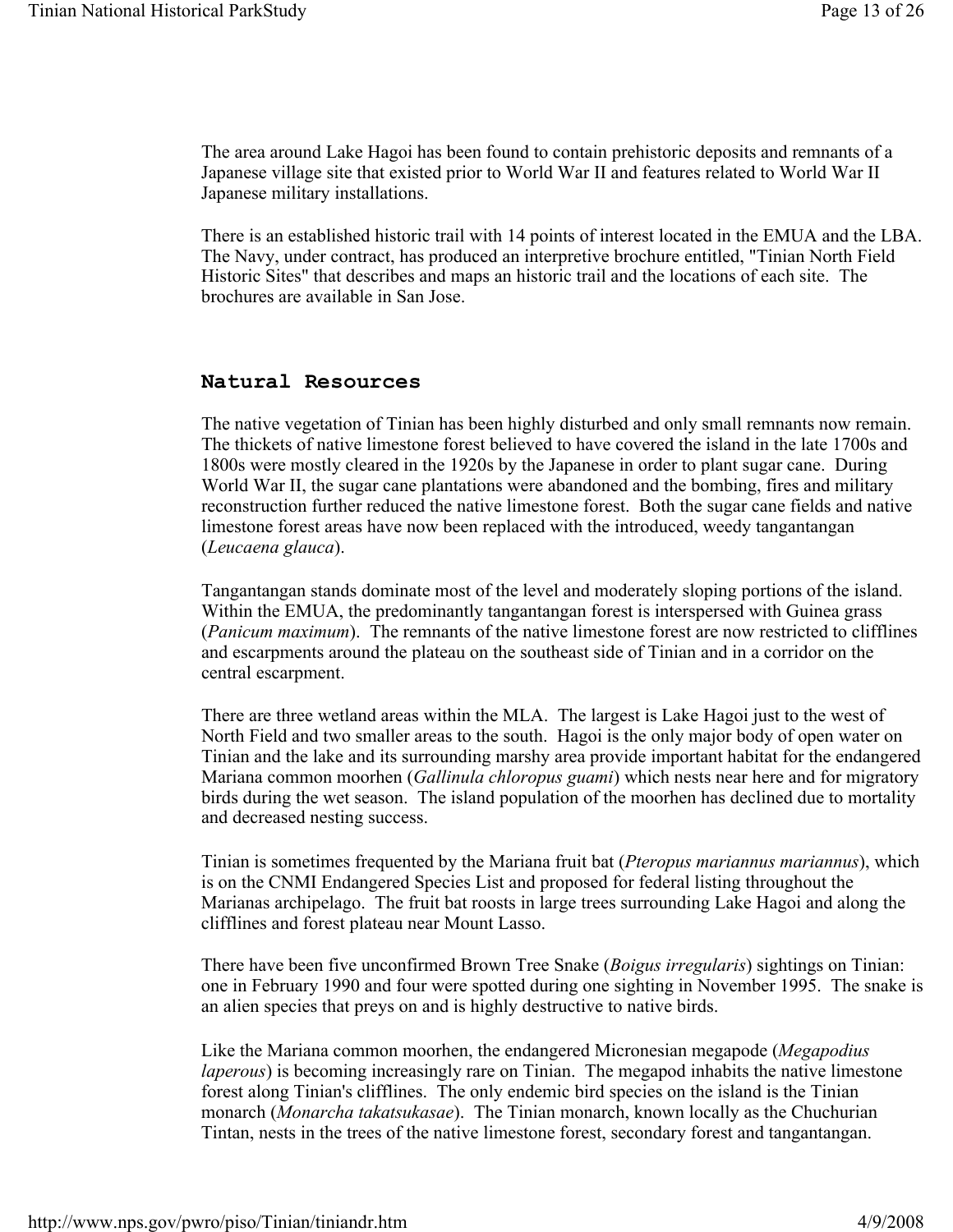Despite its threatened status, the monarch is still quite common on Tinian.

Return to table of contents

### **Evaluation of Significance**

The designation as a national historic landmark by the Secretary of the Interior in 1985 determined the national significance of the historic World War II resources connected with North Field. The historical significance of the landmark is based primarily on its role as a major American airbase for the B-29 Superfortress heavy bomber during the later part of World War II in the Pacific. From North Field and from Isley Field on nearby Saipan, massive air raids, at times involving hundreds of B-29s, were carried out on the home islands of the Japanese Empire. Moreover, North Field was the airbase from which the atomic bomb attacks on Hiroshima and Nagasaki were staged. These events were major contributions to the destruction of Japanese industry and cities and the ending of World War II.

North Field, when completed in 1945, was the largest airbase in the Pacific, perhaps in the world. Each of its four parallel runways stretch east and west for 8,500 feet. Around and in between the runways are nearly eleven miles of taxiways. Hardstands were constructed for 265 B-29s. Two large asphalt aprons still exist.

Just to the north of the northernmost runway is a special asphalt service apron and two pits. Here, the two B-29s "Enola Gay" and "Bock's Car" were loaded with the first and only atomic bombs to be used in warfare. The two pits were constructed because the bombs were too large to be placed under the B-29s for normal loading procedures. The pits are now filled with earth and landscaped and in front of each is a bronze historic plaque mounted on a concrete pedestal. As noted, present uses of the national historic landmark property include: Runway One for military fixed-wing and helicopter landings and take-offs and Runway Two for parachute drops and helicopter operations. The boundaries of the landmark and the contributing properties of the landmark are presently under review for expansion to include the U.S. Army Air Force North Service Group facility areas, the 18th Naval CB/509th Composite Group camp and the Asahi Shrine.

Except for the normal process of aging, the physical condition of the historic World War II resources connected with North Field are well preserved and their basic integrity remains intact.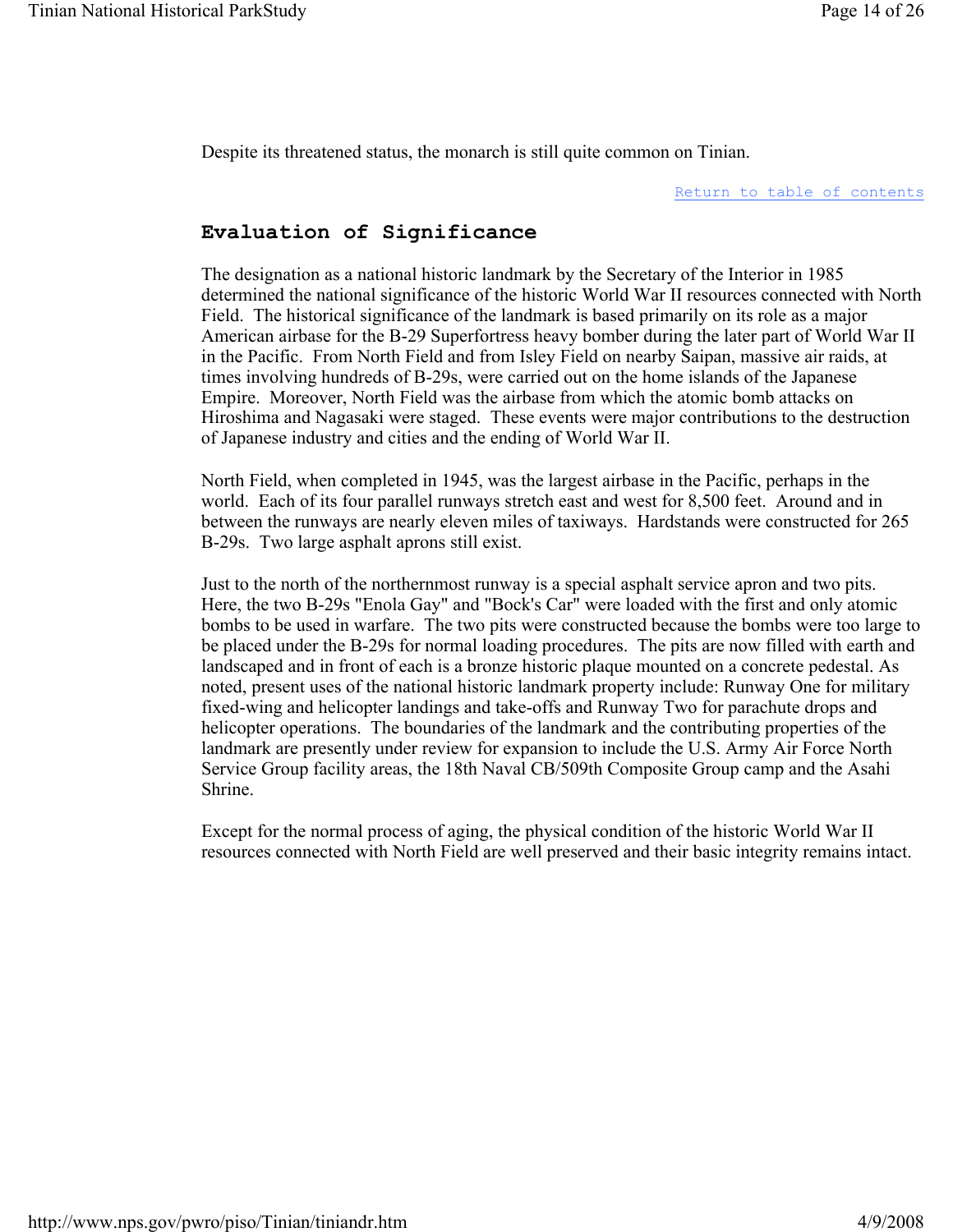# **EVALUATION OF SUITABILITY AND FEASIBILITY**

## **Rarity of This Type of Resource (Suitability)**

The NPS publication, History and Prehistory in the National Park System and the National Historic Landmarks Program, 1987, and the 1996 revision present in outline form a comprehensive thematic classification of the prehistoric and historic resources and cultural endeavors of the U.S. Outline elements are composed of major themes, subthemes, topical facets and facets. The thematic outline is used to show the extent to which units of the national park system, affiliated areas and national historic landmarks reflect the nation's history.



One of the two atomic bomb loading pits at North Field.

According to NPS's Service-wide policy document, Management Policies 2001, the test of suitability rests with determining whether the area being studied, in this case North Field, represents a natural or cultural resource type that is not already adequately represented in the national park system, or is not comparably represented and protected for public enjoyment by other federal agencies, state or local government, or the private sector.

The study area contains thematic historic resources representative of World War II; specifically, the War in the Pacific, 1941-1945.The history of War in the Pacific, 1941-1945, is currently represented by two units of the national park system and one affiliated area: the USS Arizona Memorial on Oahu in Hawaii, War in the Pacific National Historical Park on Guam and American Memorial on Saipan.

The purpose of the USS Arizona Memorial is to preserve and interpret the historic events which took place at Pearl Harbor and other military installations on the island of Oahu on December 7, 1941. War in the Pacific National Historical Park was established to commemorate those participating in the campaigns of the Pacific Theater of World War II and to conserve and interpret historic values and objects on the island of Guam. American Memorial is an affiliated area set aside by Congress for public use as an American memorial park to honor the American and Marianas dead in the World War II Marianas Campaign.

The theme, War in the Pacific, 1941-1945, is also presently represented by 48 sites, including 22 World War II era ships, designated by the Secretary of the Interior as national historic landmarks.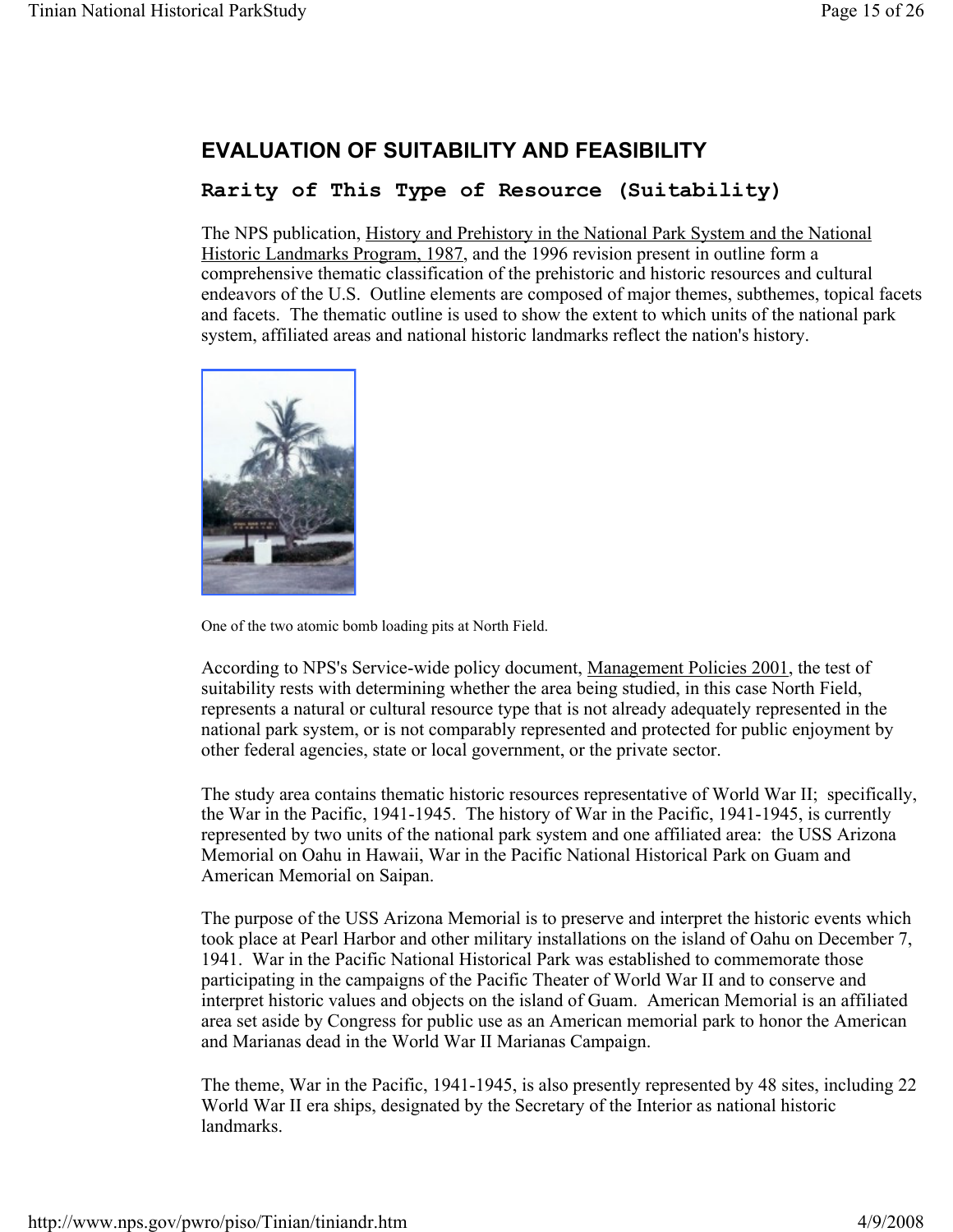The national historic landmark most closely resembling the study area, North Field, in its thematic framework is Aslito-Isley Field on the nearby island of Saipan. Constructed initially by Japan prior to World War II as their principal air base in the Marianas, Aslito Field was captured by U.S. forces early in the 1944 battle for Saipan. Following its capture, Aslito Field's runway was quickly repaired by Navy Seabees for use by U.S. fighter planes. Army engineers later expanded the airfield into a huge airbase for the B-29 Superfortress. Later, the airbase was renamed Isley Field. Of the two runways built by the Army engineers, one has been modernized to accommodate modern passenger aircraft and today serves as Saipan's commercial airport. The national historic landmark includes the site of the two B-29 runways, taxiways and hardstands; the site of the 73rd Bombardment Wing's administrative area; and the Japanese blockhouse and other concrete structures associated with Aslito Field.

Major events of the Pacific War in terms of U.S. history include: the December 7, 1941 attack on Pearl Harbor; the Battle of Midway; the battle for Guadalcanal; the island-hopping amphibious assaults from Tarawa to Okinawa; the Battle of Leyte Gulf; and the strategic bombing of the Japanese homeland and the use of the atomic bomb in war. Places that are directly related to the strategic bombing and the atomic bombs--historical events which ended the War in the Pacific and World War II--are presently not represented in the national park system. This study finds North Field to be the most intact and best remaining example of these two events and therefore finds the study area meets the test of suitability for inclusion in the national park system.

Return to table of contents



Figure 3. North Field Tinian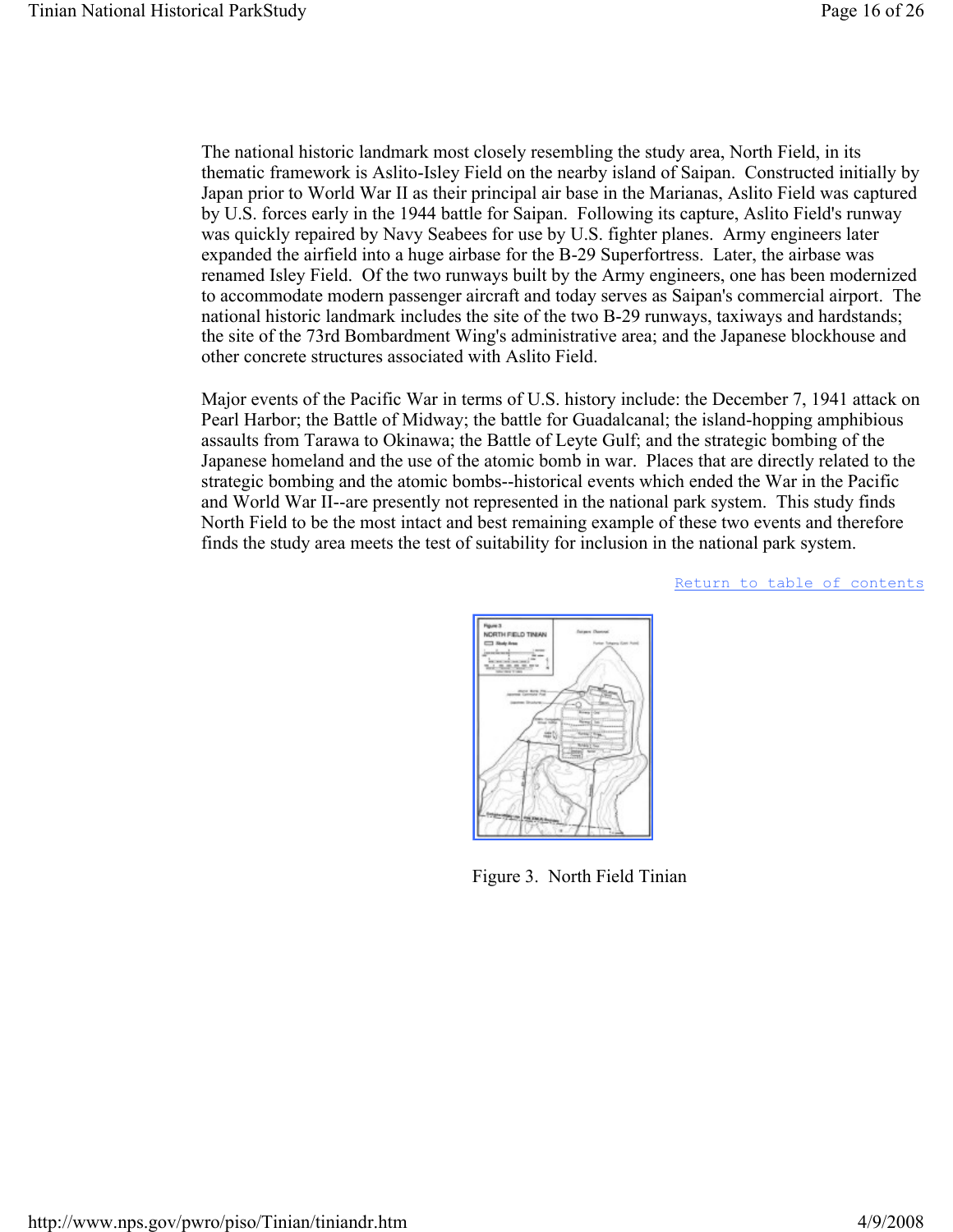Tinian National Historical ParkStudy **Page 17 of 26** Page 17 of 26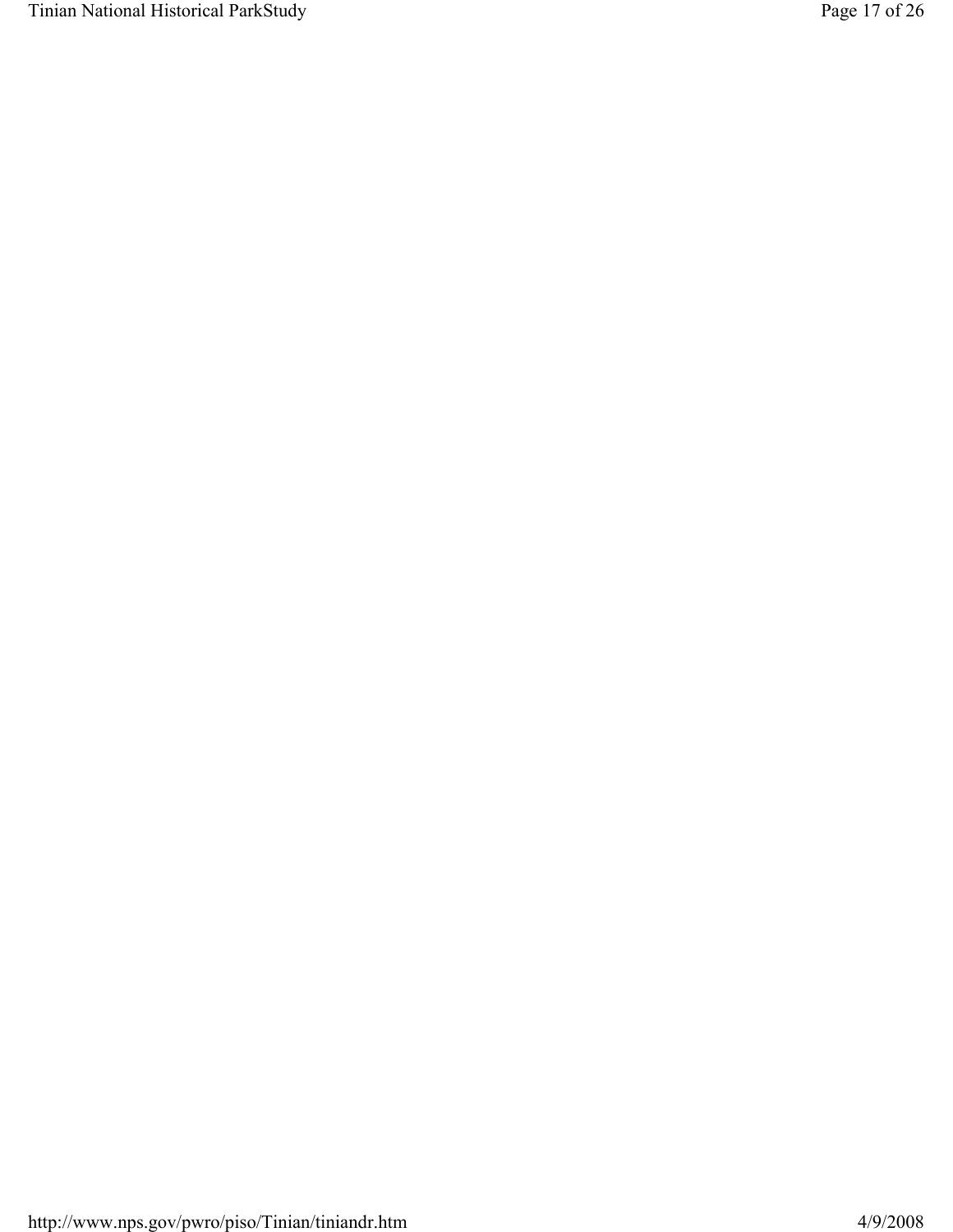## **Feasibility for Protection**

**Position of CNMI and Local Government Officials**. In 1999, at meetings on Tinian with NPS officials, the Office of the Mayor of Tinian and the Tinian Historic Preservation Officer called for the study area, North Field, to become a national historical park administered by NPS. At this time, letters were sent by CNMI officials to U.S. World War II veteran groups connected with North Field to solicit additional support for the national historical park idea.

Last year, Juan N. Baubauta, the Resident Representative to the U.S. for the CNMI, requested a meeting in Washington D.C. with the NPS Director to discuss with him the intent of section 326 (b)(3)(M) of Public Law 106-113, which calls for the study of World War II sites within CNMI. On July 27, 2000, the Director and other NPS officials met with the following CNMI officials: Edward DLG. Pangelinan, Special Assistant to the Resident Representative; Robert Schwalbach, Congressional Liaison to the Resident Representative; and CNMI Senators Ramon S. Guerrero, Joaquin G. Adriano, David M. Cinq and Jose M. Dela Cruz. At the meeting, the CNMI delegation stated they were very pleased with the way NPS was managing American Memorial Park on nearby Saipan and wanted to see a feasibility study for North Field Tinian undertaken and completed as soon as possible so that this area could become a historical park administered by NPS. They indicated there was strong local support for a national historical park on Tinian.

Following the meeting, the CNMI House of Representatives and Senate adopted a joint resolution requesting that Congress designate North Field a national historical park. Resident Representative Baubuata is also supportive of the designation. The resolution was seen as a follow up to the meeting members of the CNMI legislature had with the NPS Director.

**Plans and Objectives of the Lease Holder**. USCINCPAC [U.S. Commander in Chief, Pacific] Instruction 11O11.3 dated May 15, 1985 states under paragraph 3. Policy that "the primary purpose of the CNMI lease is to provide training areas for USPACOM [U.S. Pacific Command] forces and to preserve options for USPACOM forward military basing should circumstances require." Further, the instruction states that "USCINCPAC will be the approving authority for all use of CNMI lease lands which fall outside of the [primary] purpose..."

On June 5, 2000, the Superintendent, Pacific Islands Support Office, National Park Service sent a letter to Admiral Thomas B. Fargo, CINCPACFLT, inquiring as to whether the U.S. still has long-term strategic needs for North Field Tinian and its immediate environs that would preclude its consideration for use as a national historical park. In a letter dated July 26, 2000, Admiral Fargo replied, stating that the Navy's long-term strategic needs were to continue using the North Field area for military training and that this use precluded its consideration for use as a national historical park (see APPENDIX).

On August 23, 2000, the Superintendent, War in the Pacific National Historical Park and the Ranger in Charge at American Memorial met with the Chief of Staff, COMNAVMAR to discuss the feasibility study for North Field Tinian. At the meeting, COMNAVMAR stated they would not be interested in NPS pursuing a feasibility study for North Field to become a unit of the national park system.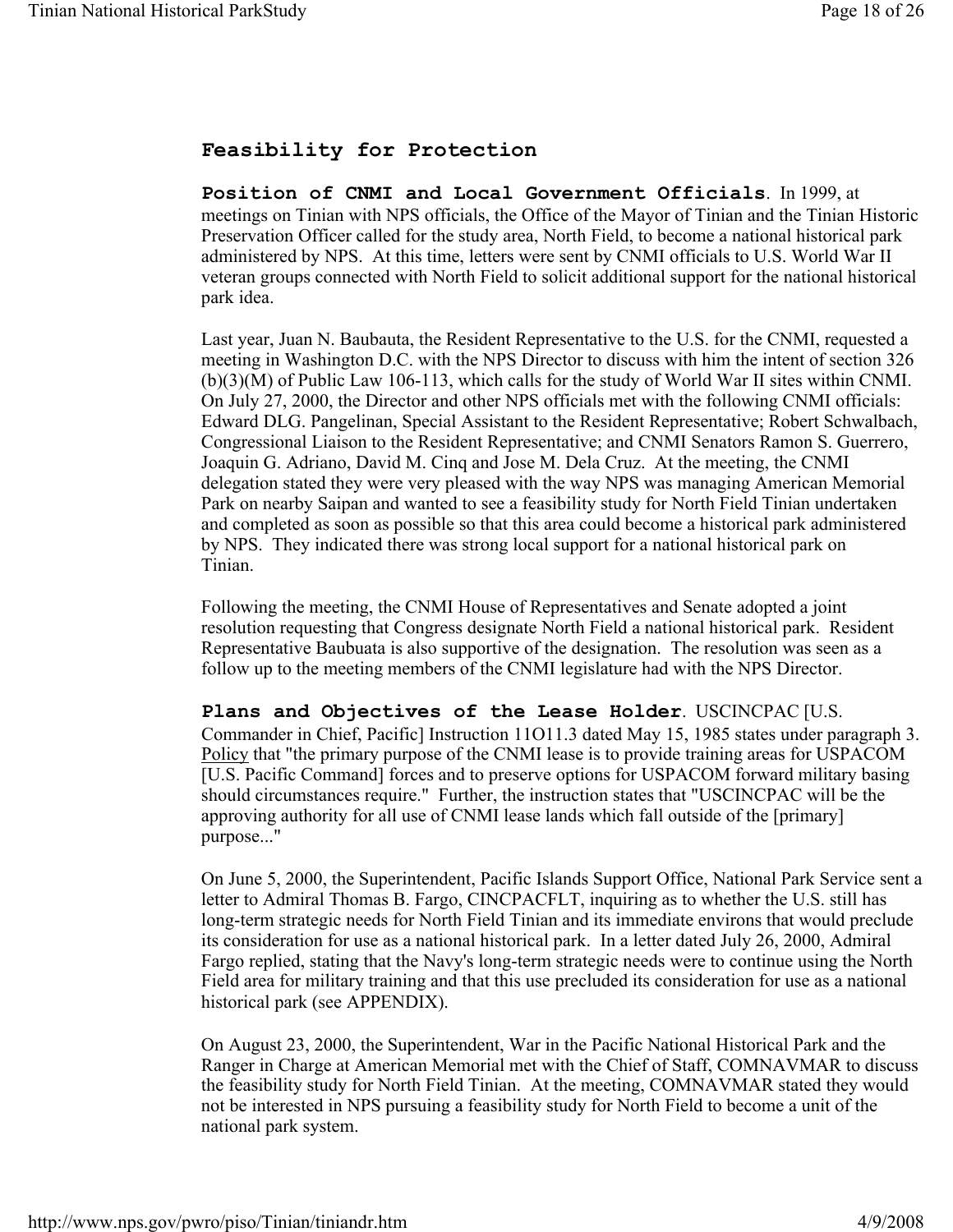#### **FINDINGS, CONCLUSIONS AND RECOMMENDATIONS**

#### **Findings and Conclusions**

This study finds that North Field Tinian is one of the most significant World War II sites in the Pacific. The historic World War II-related resources of the study area have already been determined to be of national significance, as attested by the designation as a national historic landmark by the Secretary of the Interior in 1985. Consequently, the historic World War II resources of the study area have met the test of national significance.

While the theme, War in the Pacific, 1941-1945, is presently represented by two units of the national park system, an affiliated area and several national historic landmarks, this study finds that the World War II resources present at North Field represent specific historic events not presently represented. These events, the strategic bombing of Japan and the use of the atomic bomb in war, are of such singular importance that this study finds North Field meets the test of suitability for inclusion in the national park system.

With regard to a determination of North Field Tinian's feasibility as a unit of the national park system, this study finds: (1) the U.S. DoD presently holds a 50-year (1983-2033) lease over CNMI lands comprising the study area; (2) this lease agreement gives the U.S. DoD, through CINCPACFLT and COMNAVMAR, exclusive use, control and possession of study area lands; and (3) CINCPACFLT's present position regarding the U.S. military's future long-term needs for study area lands makes impossible North Field's consideration for use as a national historical park at this time. Moreover, CINCPACFLT's July 26, 2000 letter seems to rule out any potential for an agreement between DoD and the Department of the Interior (NPS) establishing North Field Tinian as either a unit of the national park system or an affiliated area and still be functionally available to DoD to meet its stated national security mission. Consequently, this study concludes that North Field Tinian does not meet the test of feasibility.

Other study findings are:

At present there is no permanent presence in the study area by any public or private entity to preserve and protect the nationally significant historic resources found there; to adequately interpret these resources and events for visitors; and to deter littering, vandalism or other activities, intentional or unintentional, that might adversely affect historic and archeologic resources.

The Navy, through funding from the DoD Legacy Resource Management Program, has cleared roads and trails, produced and installed interpretive signs and printed an interpretive guide for North Field (see APPENDIX) that describes North Field's historic resources.

A Memorandum of Agreement, signed in 1993 by the Navy, the CNMI Historic Preservation Officer, the Advisory Council on Historic Preservation, NPS and the Historic Preservation Coordinator for Tinian stipulates that a number of mitigative actions--including collecting additional archival documentary research, photographic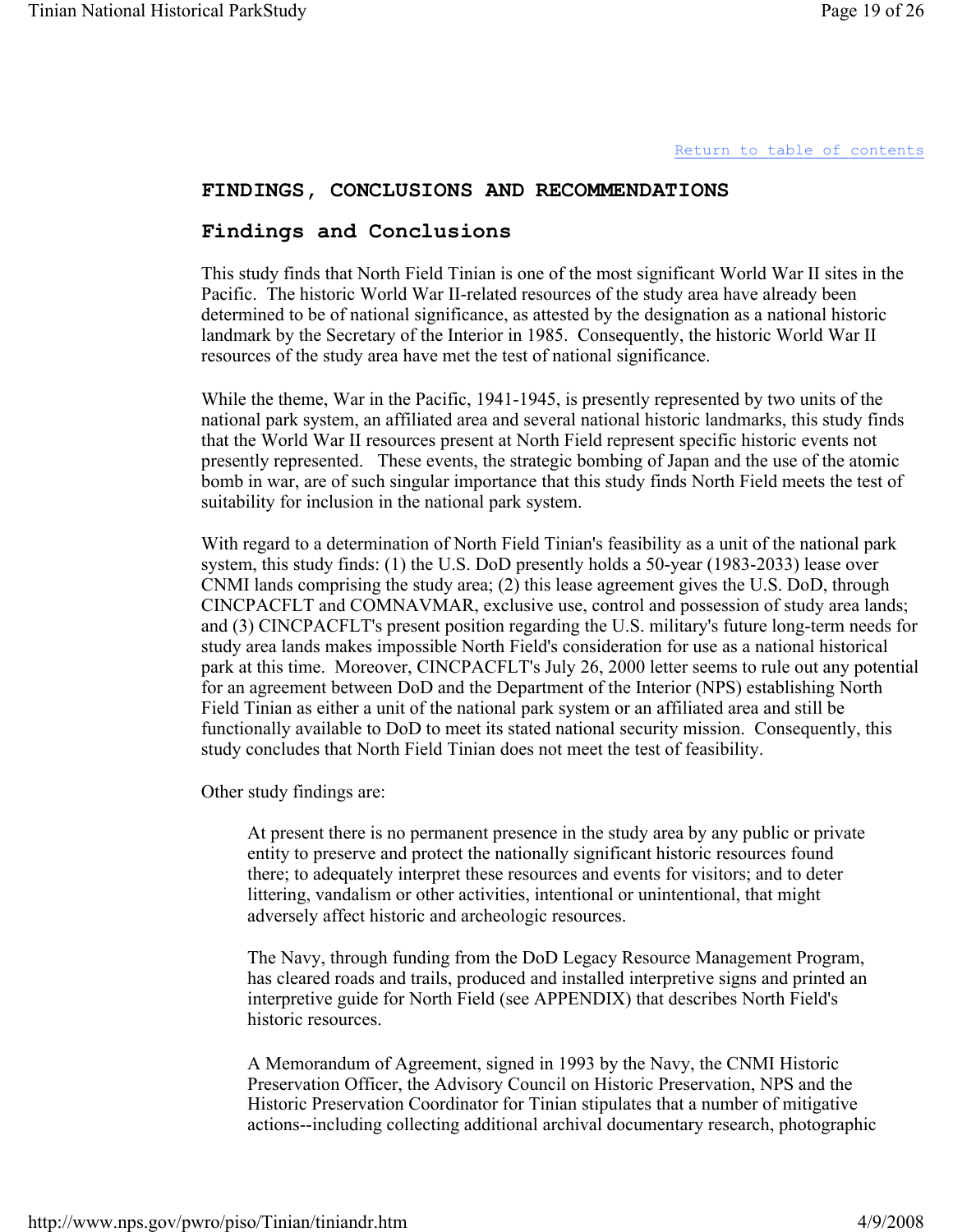documentation, preparation of historic preservation management base maps and a reassessment of historic property boundaries for North Field--be taken by the Navy.

#### **Recommendations**

The Navy (COMNAVMAR) has discussed with the Superintendent, War in the Pacific National Historical Park and the Ranger in Charge at American Memorial the need for better interpretation at North Field. Consequently, it is recommended that sufficient additional copies of the interpretive brochure produced by the Navy be made available at American Memorial Park headquarters on Saipan and at the War in the Pacific National Historical Park Visitor Center at Asan, Guam for distribution to visitors at those parks.

Further, it is recommended that the significant historical events associated with the Mariana Islands campaign, including North Field, be made part of the visitor interpretive program at these two parks and that the Superintendent at War in the Pacific consider establishing both off-site and on-site interpretive tours of World War II Marianas Campaign battle sites on Saipan and North Field on Tinian by NPS personnel from American Memorial. It is also recommended that NPS produce travel guides and publish in the *National Park Handbook* series a booklet for CNMI visitors about the historic events of the Marianas Campaign (see APPENDIX).

The position of DoD as reiterated in the CINCPACFLT letter of July 26, 2000 would seem to rule out any non-military alternatives for protecting North Field's historic resources. Existing levels of protection consist of national historic landmark designation and the U.S. Navy's regulations and directives for the protection and management of historic resources under their control. Additional protection of historic resources could by achieved through increasing the distribution of the Navy-produced brochure for self-guided tours of the area and the implementation of the above recommendations for increased interpretation by NPS of the Marianas Campaign, including North Field.

Return to table of contents

#### **APPENDIX**

#### **Selected References**

Belt Collins Hawaii. June 1999. *Final Environmental Impact Statement - Military Training in the Marianas*. Prepared for U.S. Commander in Chief, Pacific, Pearl Harbor, Hawaii.

Belt Collins Hawaii. February 20, 1996. *Tinian Interpretive Program*. Prepared for Pacific Division, Naval Facilities Engineering Command, Pearl Harbor, Hawaii.

Bouthillier, Katherine. 1996. *Historic Context and Evaluation of Historic Sites*. Appendix in *Archaeological Inventory Survey in Conjunction with the EIS for Training Exercises on Tinian Island*. Prepared for Pacific Division, Naval Facilities Engineering Command, Pearl Harbor, Hawaii.

Commander in Chief, U.S. Pacific Command. 15 May 1985. *Use of Military Lease Lands on Tinian, Commonwealth of the Northern Mariana Islands (CNMI)*. USCINCPACINST 11011.3. Camp H.M. Smith, Hawaii.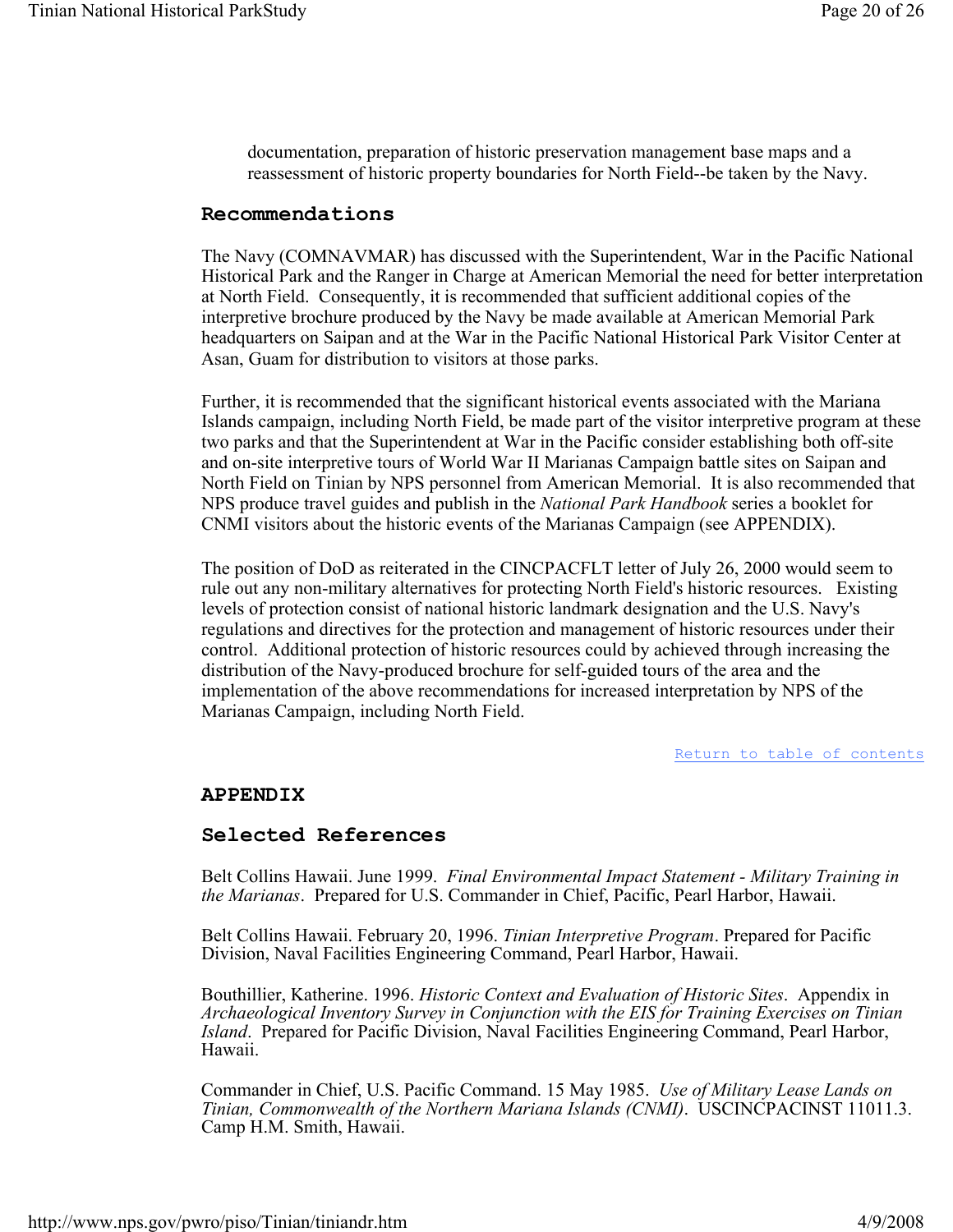Craib, John L. 1995. *Archeological Surveys in U.S. Military Lease Lands, Tinian, Commonwealth of the Northern Mariana Islands*. Prepared for Pacific Division, Naval Facilities Engineering Command, Pearl Harbor, Hawaii.

Denfeld, D. Colt. 1983. *A Field Survey and Historical Overview, North Field, Tinian Island*. Ms. prepared for CNMI Historic Preservation Office.

Falenruw, Marjorie C., Thomas G. Cole and Alan H. Ambacher. July 1989. *Vegetation Survey of Rota, Tinian, and Saipan*. Pacific Southwest Forest and Range Experiment Station, Berkeley, California.

Farrell, Don A. *Tinian*. 1992. Micronesian Productions. Saipan, CNMI.

Henry, Jack D. and A.E. Haun. 1995. *Additional Phase I Archeological Inventory and Phase II Archeological Inventory Survey in the Military Lease Area, Island of Tinian, Commonwealth of the Northern Mariana Islands*. Prepared for Pacific Division, Naval Facilities Engineering Command, Pearl Harbor, Hawaii.

National Park Service, Department of the Interior. 1987. *History and Prehistory in the National Park System and the National Historic Landmarks Program*. U.S. Government Printing Office, Washington, D.C.

National Park Service, Department of the Interior. December 2000. *Management Policies 2001*. NPS D1416.

National Park Service, Department of the Interior. 1996. *Revision of the National Park Service's Thematic Framework*. Organization of American Historians and the National Coordinating Committee for the Promotion of History, Washington, D.C.

Spencer Mason Architects. 1994. *Overview Survey of Historic Sites in the Exclusive Use Area and Navy Lease Area, Tinian, Commonwealth of the Northern Mariana Islands*. Spencer Mason Architects, Honolulu.

Thompson Erwin T. 1984. *National Register of Historic Places Inventory-Nomination Form: North Field Historic District*. National Park Service, Washington, D.C.

Tuggle, H. David and David J. Welch. December 1996. *Tinian Historic Site Protection Plan for the Military Lease Area, 1996*. International Archaeological Research Institute, Inc., Honolulu.

Welch, David J. and H. David Tuggle. December 1998. *Military Exercises and Historic Sites in the Military Lease Area of the Island of Tinian, CNMI: An Archeological Assessment*. Prepared for Belt Collins Hawaii.

Return to table of contents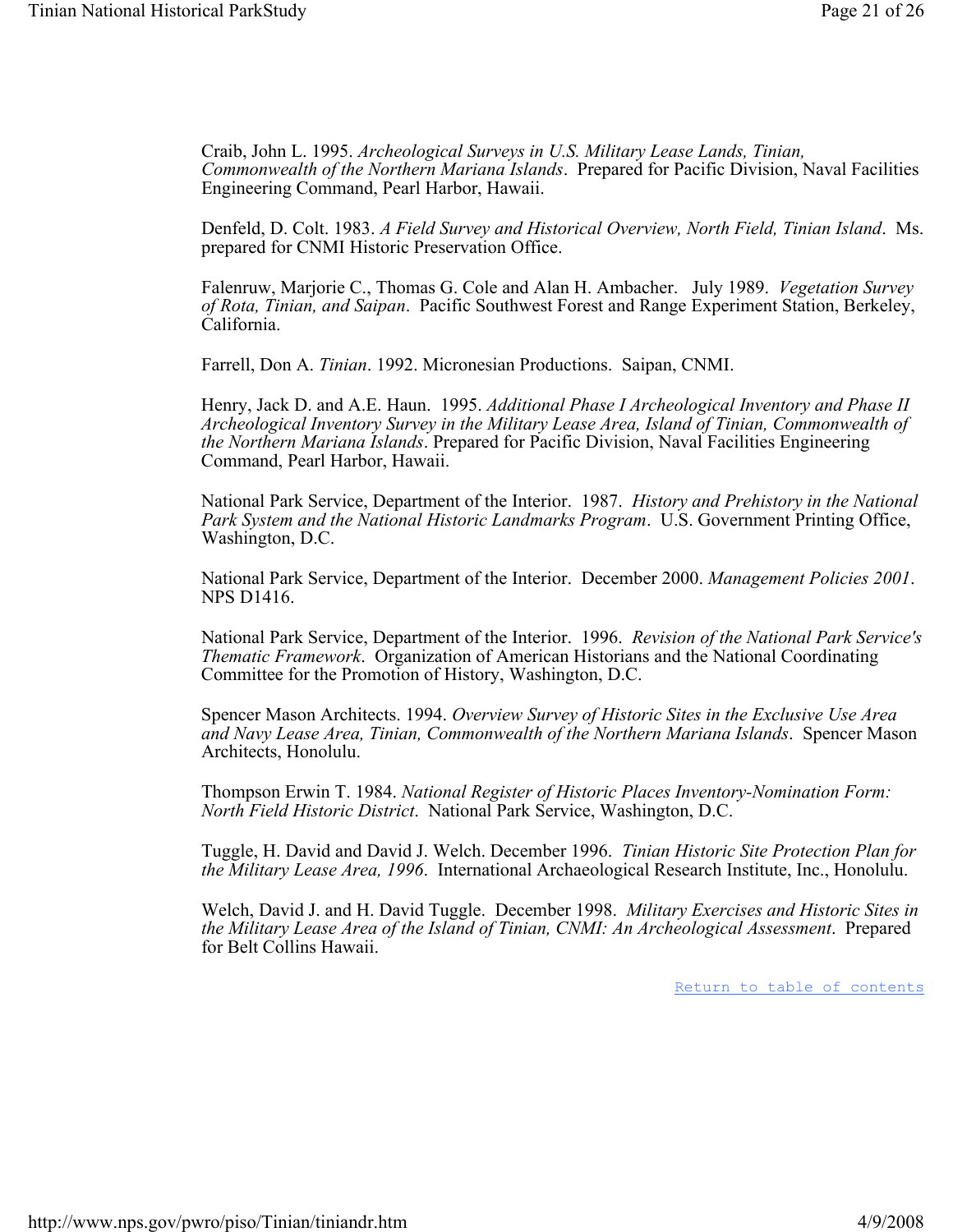

CINCPACFLT Letter of July 26, 2000



COMNAVMAR Letter of August 28, 2001

Brochure: Self-Guided Tour of North Field Tinian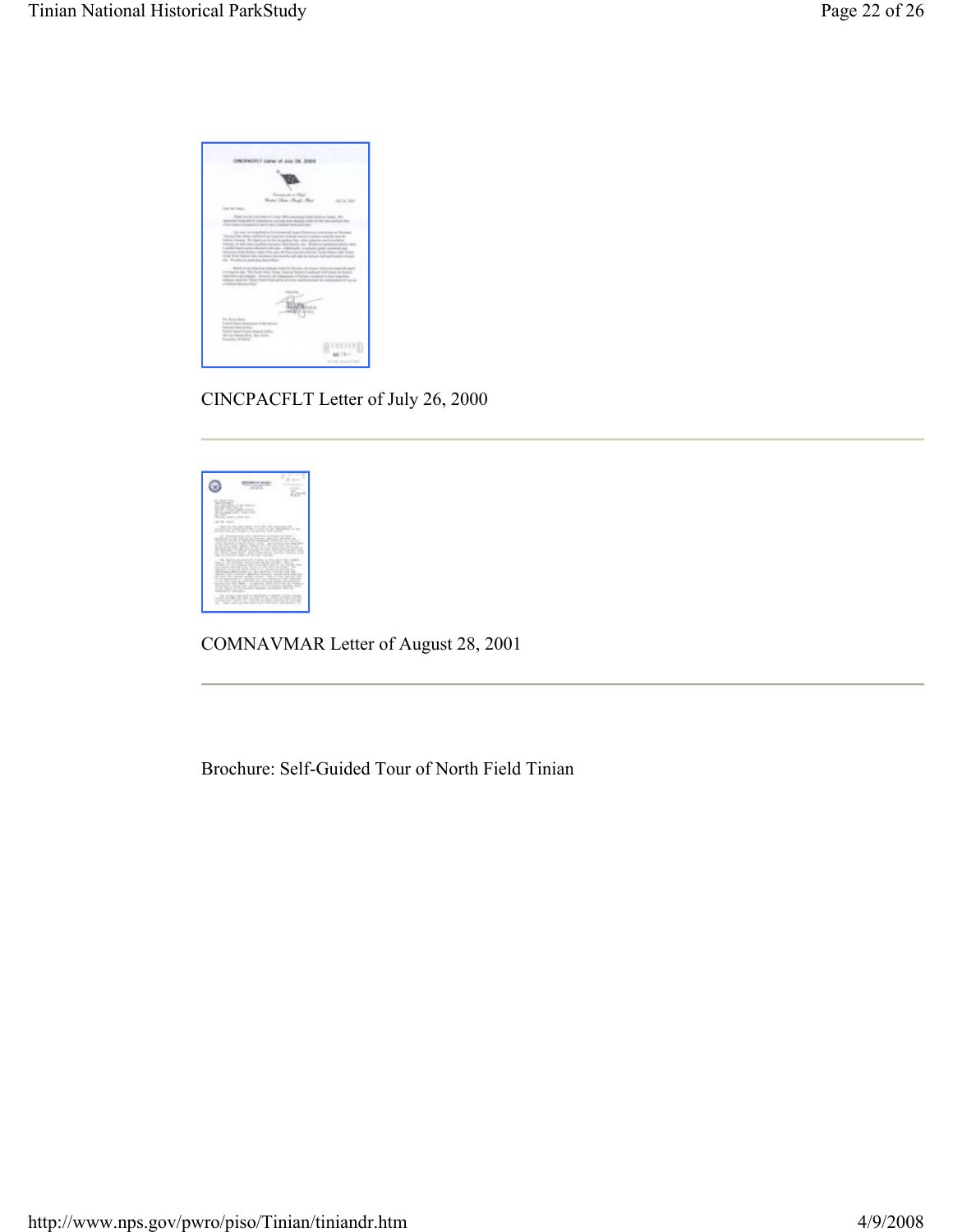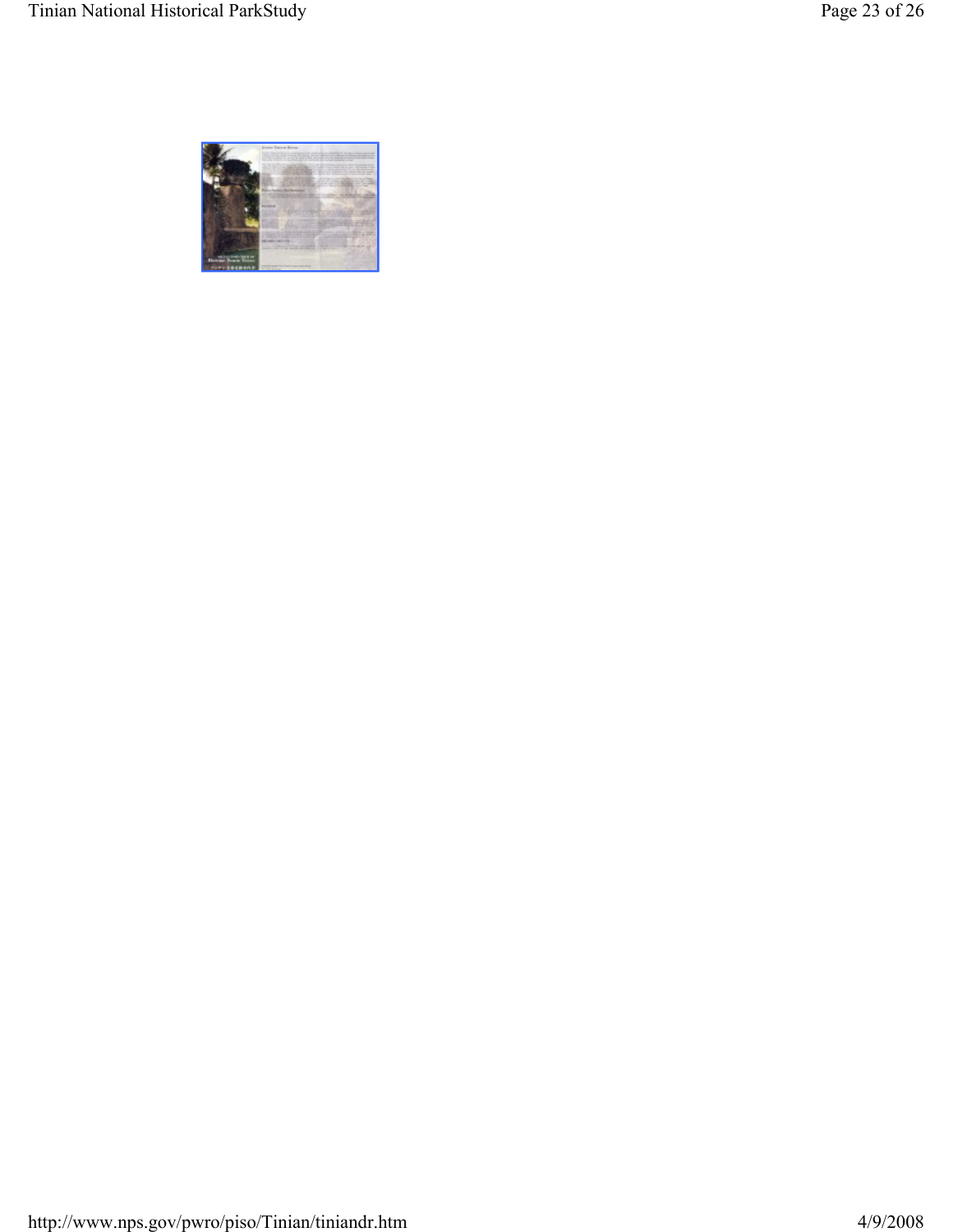Return to table of contents

# **Interpret the Marianas Campaign from American Memorial Park, on Tinian and with NPS Publications**

The very significant events and places connected with the Marianas Campaign that need interpretation by publications and road or travel guides include:

- Charon Kanoa D-Day Beachheads, Saipan (Crowl, page 82)
- Aslito Airfield, Saipan
- Battle of the Philippine Sea
- Battle for Central Saipan Death Valley, Hell's Pocket, Mt. Tapotchau
- Northern Saipan Banzai and Suicide Cliffs
- Tinian North Field
- Tinian Atomic bomb assembly pits

As background, the Marianas Campaign was a significant event in the Allied victory over Japan. The Joint Chiefs overruled General Douglas MacArthur's 'island by island' strategy and opted for a strike at the Marianas, close enough to base the new B-29 bombers for strikes directly against Japan. Recognizing the threat, the Japanese fought to the last gasp and airplane in the Battle of the Philippine Sea and on Saipan. With victory there, the U.S. built a huge air base on Saipan and on nearby Tinian at North Field. A relentless air war was then waged against Japan itself- culminating in assembly of two atomic bombs which flown from North Field bombed Hiroshima and Nagasaki. Japan capitulated.

Though the National Park Service affiliated area, American Memorial Park, is on Saipan, the 133-acre area does not include any of the above places. However, the Memorial's proximity lends itself to interpreting these historic places. An obvious technique would be for the Service to fund production of a booklet in the *National Park Handbook* series. Perhaps entitled, the World War II Marianas Campaign, such a handbook would broadly cover the CNMI portions of the Pacific War, from the Joint Chiefs' decision to capture Saipan to the surrender of Japan. The handbook should have the capability to encourage visitors to CNMI to see and appreciate the battle sites listed above, and synthesize them into an understanding of their place in our nation's history. All of the sites listed above are worthy of visiting and learning about.

Some of us have had a good deal of experience in guiding distinguished visitors around these sites. Our personal preference is to visit them in the following order, starting from American Memorial Park:

1) Drive south along Beach Road. Stop along the 1944 invasion beaches (one good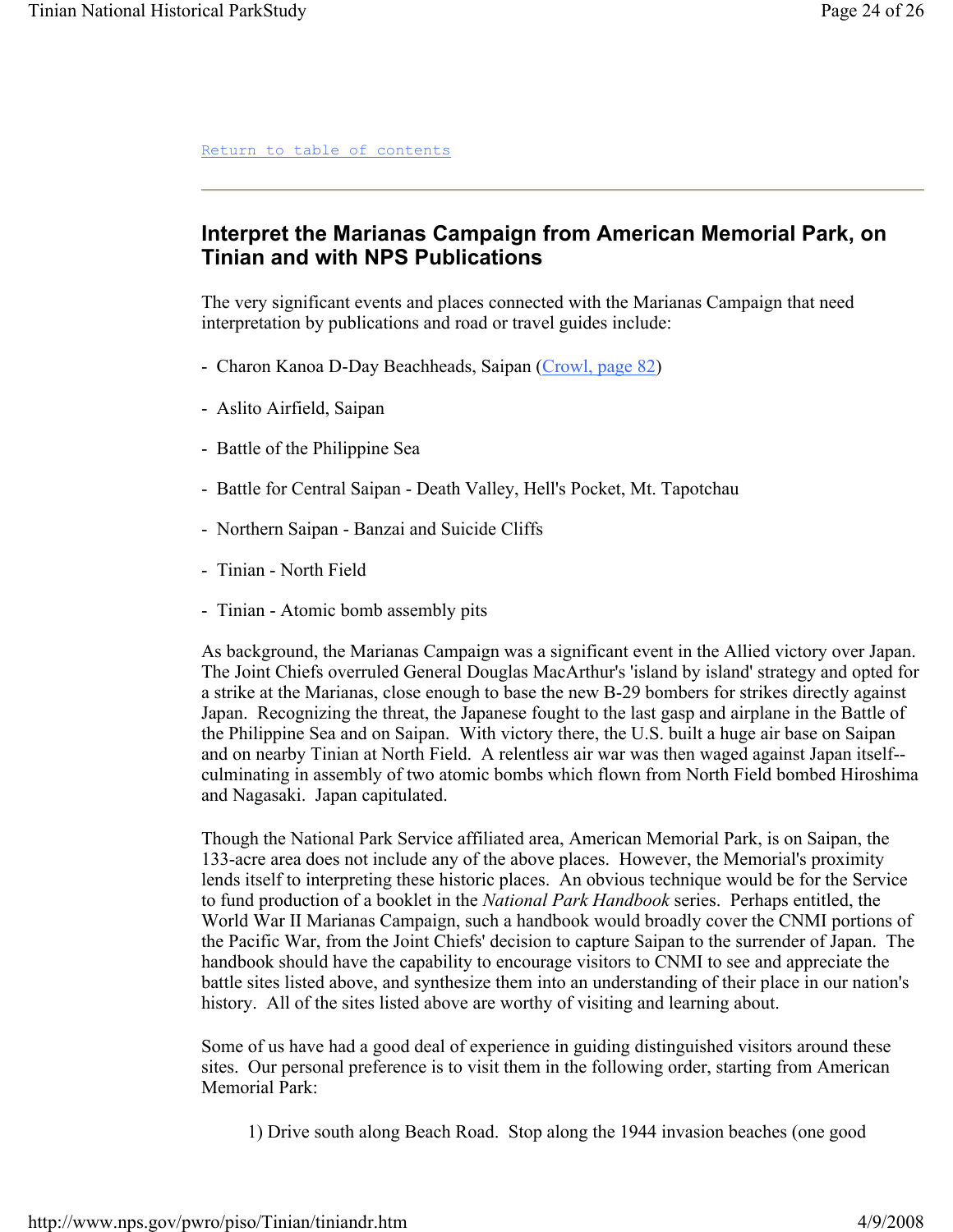place is where a rusted tank is awash on the outer reef). Reflect here on the Joint Chiefs' decision; MacArthur's counter views; the Japanese realization of Allied bombing of the home islands if Saipan and the Marianas were lost; and the Battle of the Philippine Sea. Where you are stopped, anywhere along here, is reasonable to assume could be a Japanese machine gun emplacement with a sweeping field of fire across the invasion beach. If you have fins and mask--snorkel out toward the breakers far out toward the edge of the reef; when there, stop and turn around; you're breathless from the swim, but now start wading back toward shore and imagine you have a full field pack and are carrying a BAR.

2) Stop at Aslito Airport, checking out some of the old World War II concrete structures. Aslito, and its capability to launch B-29s toward Tokyo was our objective. If a visitor is planning to take a side trip by air to Tinian--highly recommended--don't stop at Aslito now. Wait until later.

3) Drive north on the Cross Island Road. Take particular note of Mt. Tapotchao and imagine its slopes laced with limestone caves, each spouting cannon, mortars and machine guns. Look right and left. You could easily be in everyone's field of fire. This place was regarded as a last stand by the defending Japanese, to hold at all costs, to defend the homeland against the bombs of the potential B-29s. But if you were a U.S. Marine here you would have called it Death Valley. They did.

4) Go past Tapotchao. At the road junction turn north on the Marpi Road and head to its end. Hang a left toward Banzai Cliff. The story here is, and it is substantial, that many local people had been so terrorized by the Japanese military about the Americans--that complete families jumped to their deaths rather than be captured and tortured by the Americans.

5) Head back, but turn toward the Marpi Cliff. Park at the road's end and walk to the edge of Suicide Cliff. Review the history of Japanese who had fought to the last person, and now out of ammo, jumping. Saipan--from the invasion beaches, past Aslito, up Death Valley, along the cliffs to here--was grotesquely wasteful of human life. North, towards Japan, was guarded by many more equally grotesque places-- Iwo Jima, Okinawa and Japan itself. Standing there, reflecting back in time with knowledge of this fresh battle--if you were the U.S. President would you have unleased the two atomic bombs?

6) Whatever your answer--head back toward American Memorial at Garapan. Mosey about the memorials there. And maybe consider too, that the local islanders, after the war, wanted their lost heros to be remembered with playing fields and amphitheaters. Thus, the picnic area, tennis courts and stage.

7) You've come this far--stick around a day and go to nearby Tinian, either by plane or the casino boat. Rent a car or hire a guide. Head to North Field. Drive the length of one of the runways. Poke around. Once this was the largest and busiest airport in the world--in area and in number of planes leaving and arriving, but in bomb tonnage not in passengers. The tonnage of conventional explosives staged from here wreaked firestorm havoc upon Tokyo and other Japanese cities. The firestorms